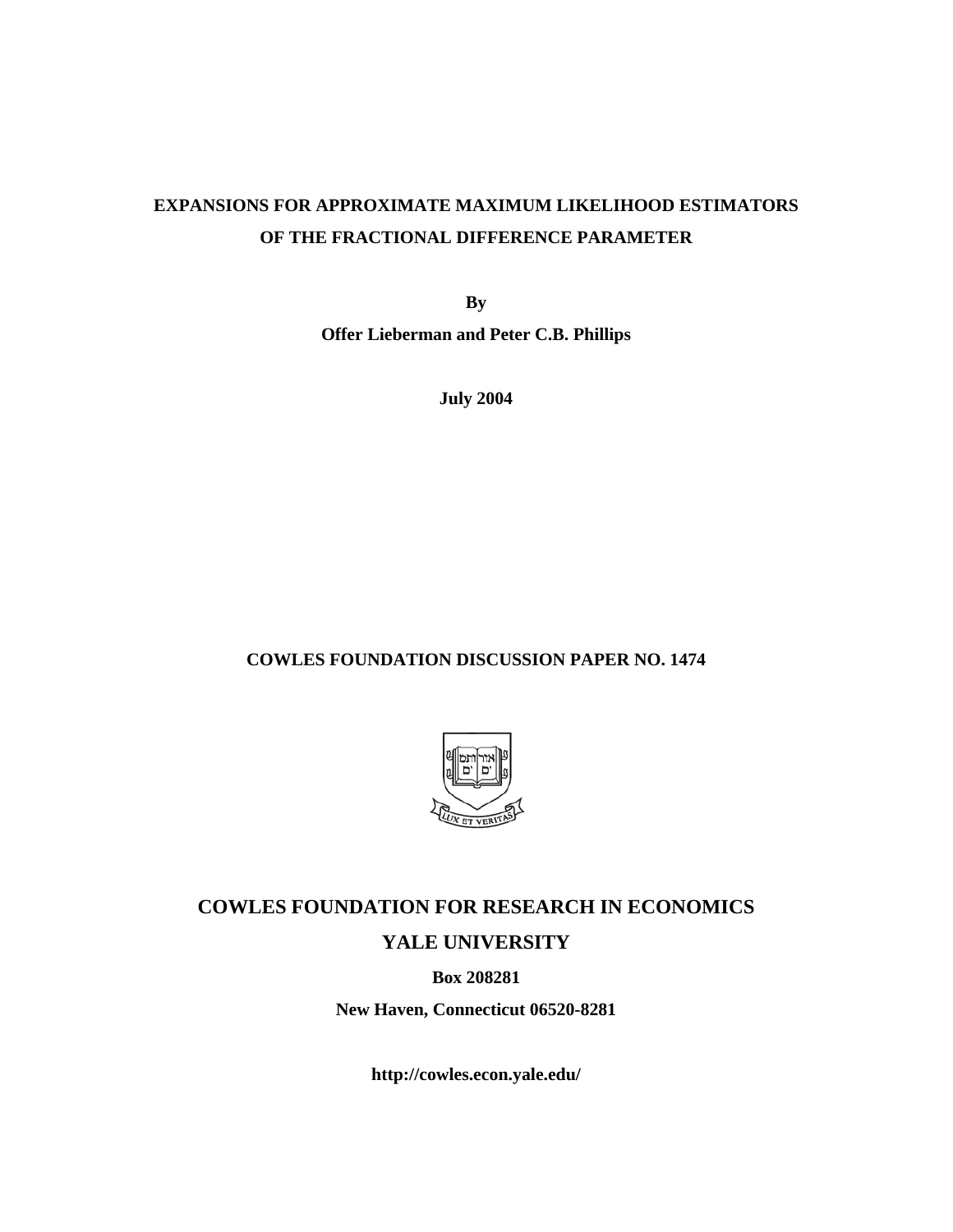## **EXPANSIONS FOR APPROXIMATE MAXIMUM LIKELIHOOD ESTIMATORS OF THE FRACTIONAL DIFFERENCE**

**By** 

**Offer Lieberman and Peter C.B. Phillips** 

**July 2004** 

## **COWLES FOUNDATION DISCUSSION PAPER NO. 1474**



# **COWLES FOUNDATION FOR RESEARCH IN ECONOMICS YALE UNIVERSITY**

**Box 208281** 

**New Haven, Connecticut 06520-8281** 

**http://cowles.econ.yale.edu/**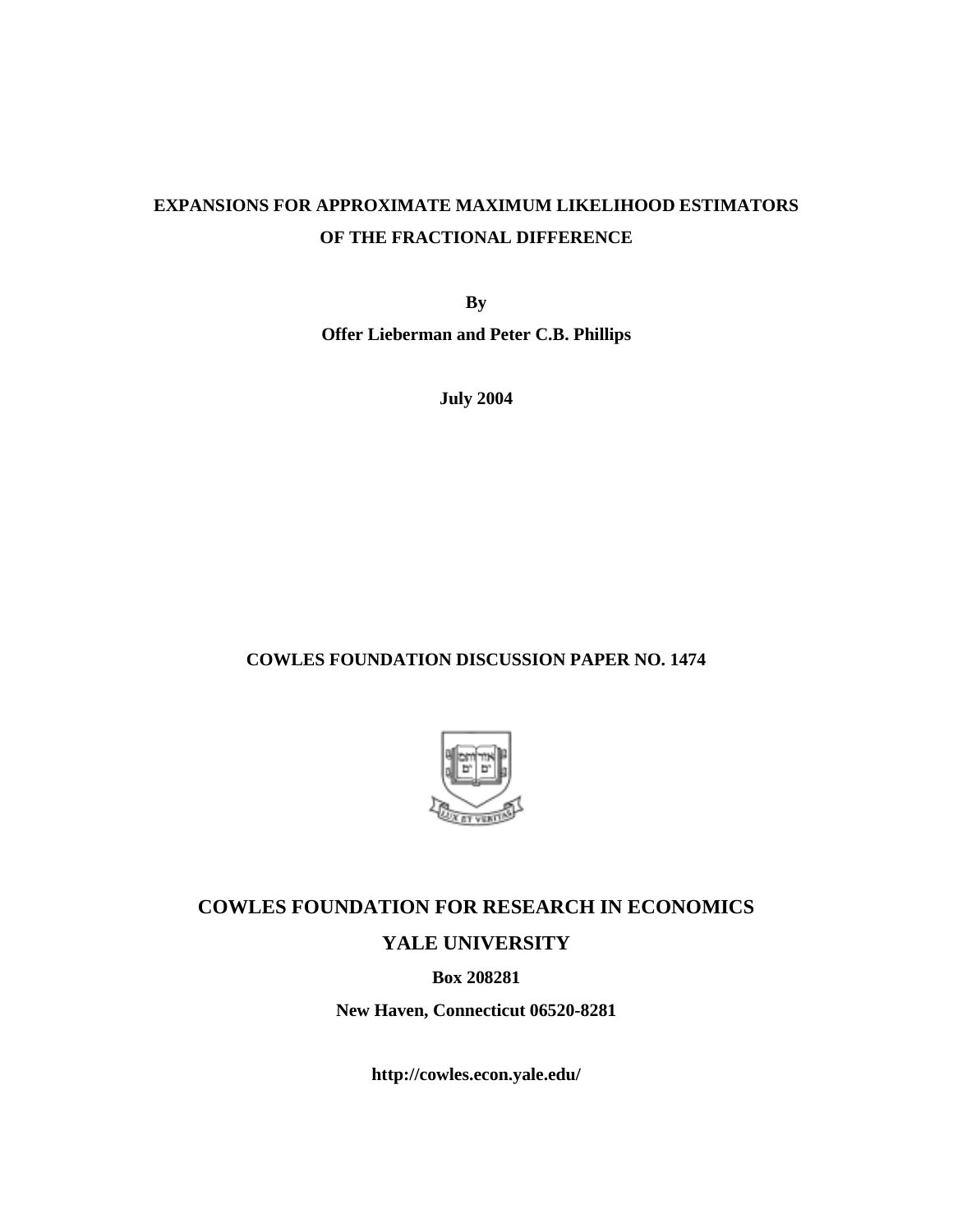# Expansions for Approximate Maximum Likelihood Estimators of the Fractional Difference Parameter<sup>1</sup>

Offer Lieberman

Technion—Israel Institute of Technology

and

Peter C.B. Phillips

Cowles Foundation for Research in Economics Yale University

University of Auckland & University of York

November 23, 2003

1Phillips thanks the NSF for support under Grant No. SES 0092509.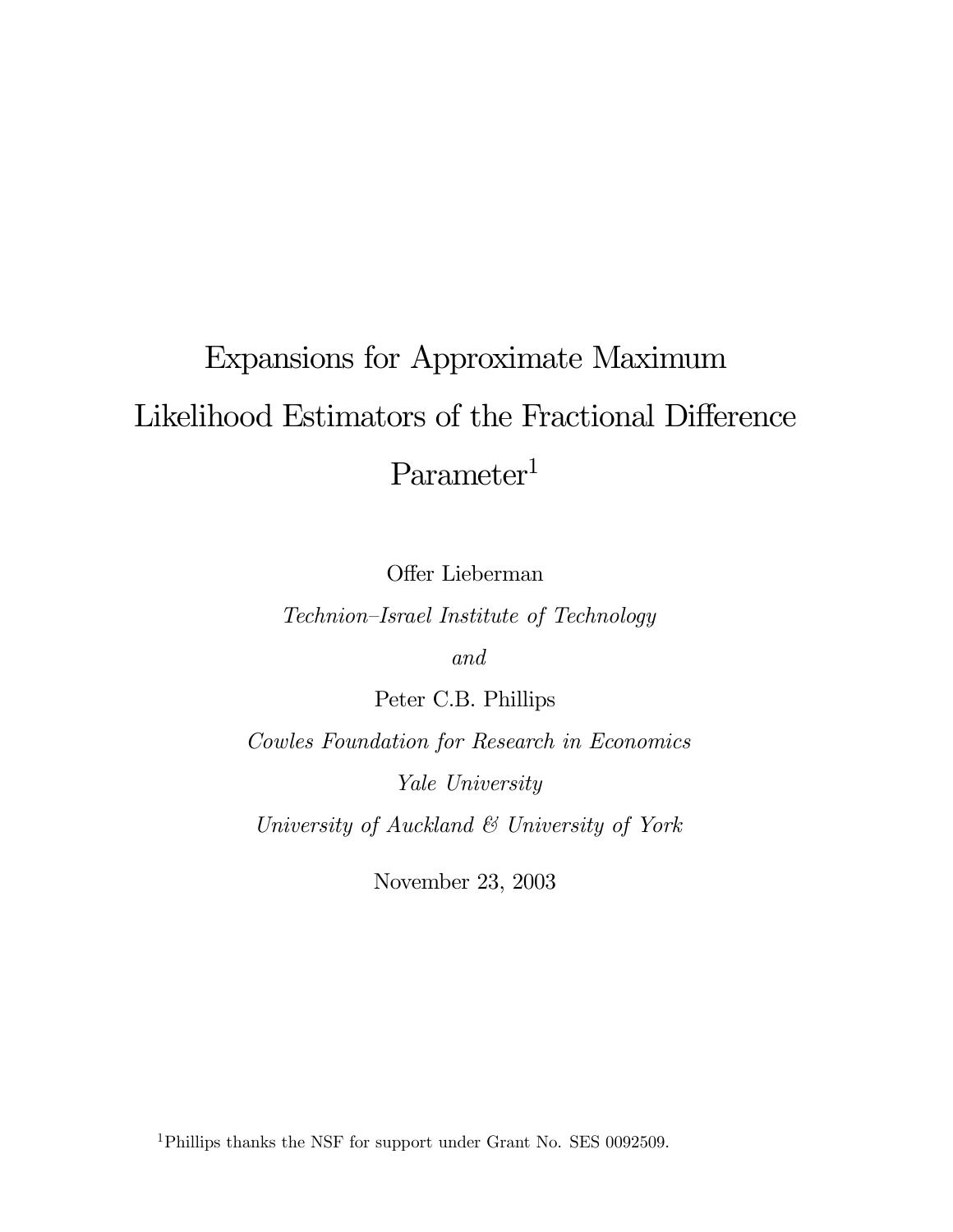#### ABSTRACT

This paper derives second-order expansions for the distributions of the Whittle and profile plug-in maximum likelihood estimators of the fractional difference parameter in the  $ARFIMA(0, d, 0)$  with unknown mean and variance. Both estimators are shown to be second-order pivotal. This extends earlier findings of Lieberman and Phillips (2001), who derived expansions for the Gaussian maximum likelihood estimator under the assumption that the mean and variance are known. One implication of the results is that the parametric bootstrap upper one-sided confidence interval provides an  $o(n^{-1}\ln n)$  improvement over the delta method. For statistics that are not second-order pivotal, the improvement is generally only of the order  $o(n^{-1/2}\ln n)$ .

Key Words: ARFIMA; Bootstrap; Edgeworth expansion; Fractional differencing; Pivotal statistic.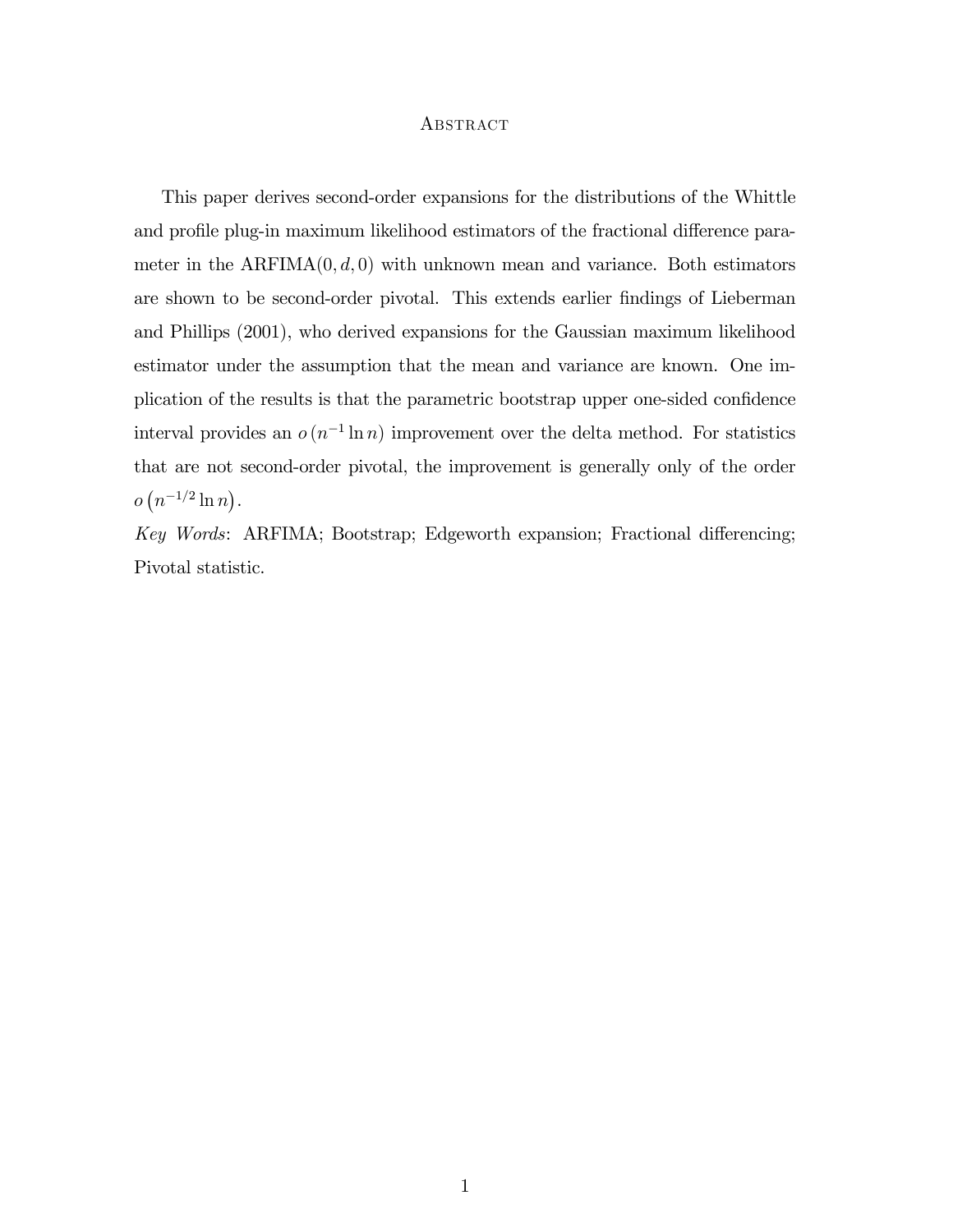#### 1. INTRODUCTION

We consider the model

$$
(1 - B)^{d} (X_t - \mu) = \varepsilon_t, t = 1, ..., n,
$$
\n(1)

where B is the backshift operator,  $d \in (0, 1/2)$ ,  $\varepsilon_t \stackrel{iid}{\sim} N(0, \sigma^2)$  and  $\mu$ ,  $\sigma^2$  are unknown. In the canonical case with known mean and variance, Lieberman and Phillips (2001, henceforth, LP) showed that the distribution of normalized Gaussian maximum likelihood estimator (MLE) of d,  $\hat{\delta}_n = \sqrt{n} \left( \hat{d}_n - d \right)$ , admits the expansion

$$
\tilde{H}_{\hat{\delta}_n}^{(1),A}(x/\sqrt{\kappa_{n,1,1}}) = \Phi(x) + \frac{\zeta(3)}{\sqrt{n}\zeta^{3/2}(2)}\phi(x)\left\{x^2 + 2\right\},\tag{2}
$$

,

where  $\Phi(\cdot)$  and  $\phi(\cdot)$  are the standard normal cdf and pdf respectively,  $\zeta(\cdot)$  is the Riemann-zeta function and  $\kappa_{n,1,1}$  is the variance of the score function. The expansion is uniform and valid in the sense that

$$
\sup_{x \in R} \sup_{d \in D^*} \left| P_{d_0} \left( \hat{\delta}_n \leq x / \sqrt{\kappa_{n,1,1}} \right) - \tilde{H}_{\hat{\delta}_n}^{(1),A}(x / \sqrt{\kappa_{n,1,1}}) \right| = o \left( n^{-1/2} \right)
$$

where  $d_0$  is the true value of d and  $D^*$  is any compact subset of  $(0, 1/2)$ .

To our knowledge, the formula (2) is the only explicit expansion known in a parametric long-memory context. It shows that  $\hat{\delta}_n$  is second-order pivotal. This feature seems rare in time series contexts. In contrast, for example, even the asymptotic distribution of the first order serial correlation coefficient depends on the autoregressive parameter in a stationary AR(1).

While the results for the canonical model may be interesting from a theoretical view point, they are of limited practical use, since the mean and variance are assumed known. While still specialized, the model with unknown  $\mu$  and  $\sigma^2$  is popular and has been applied in a number of disciplines, including economics and finance, so it is of interest to extend the higher order analysis to this case. For applications of the model, see Geweke and Porter Hudak (1983) and Baillie (1996) and the references therein.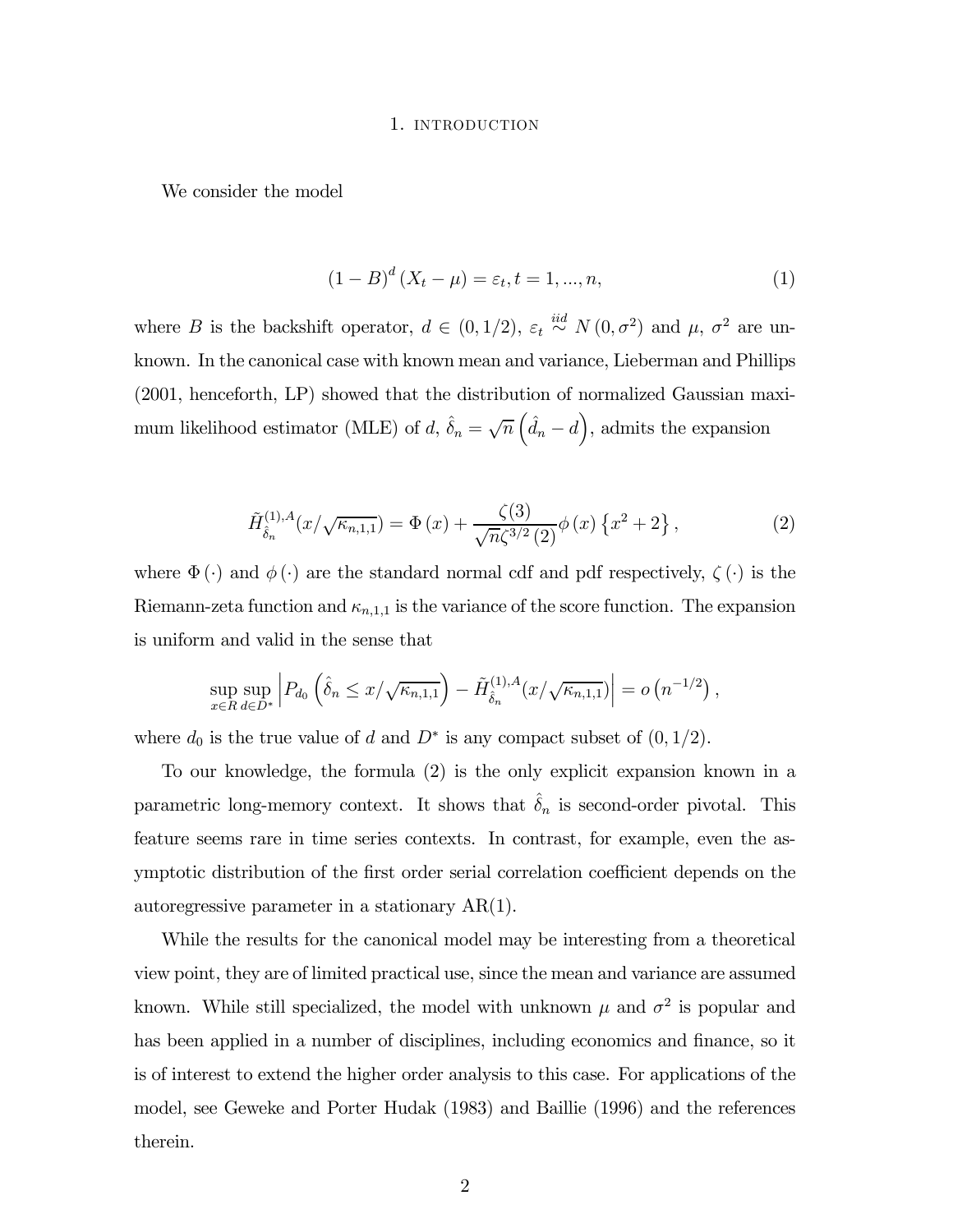The main result of the present paper is that for the model (1) with unknown mean and variance, the second-order expansion for the distribution of either the Whittle MLE (WMLE) or the profile-plug-in MLE (PPMLE) of  $d$  is of the same form as  $(2)$ . Thus, these estimators of d are second order pivotal when the mean and variance are unknown.

A few remarks on context are in order. First, as far as we know, there are presently no explicit expansions for the WMLE in the long-memory literature, even for simple models like (1), although Taniguchi developed expansions under short memory (see Taniguchi and Kakizawa's review (2000, Ch 4)). Second, we show that the WMLE and PPMLE expansions have terms which generally differ by  $O(n^{-\frac{1}{2}+\delta})$ ,  $\forall \delta > 0$ . The comparison between higher order expansions of the two estimators is novel, refining earlier work confirming the asymptotic equivalence of the two estimators. Finally, the implication of the second-order pivotal result is that the improvement of the parametric bootstrap upper confidence interval for d over the delta method upper confidence interval is of the order  $o(n^{-1}\ln(n))$ , compared with an improvement of the order  $o(n^{-1/2} \ln(n))$  for non-pivotal statistics. See Andrews and Lieberman (2002a). This result shows that there is some practical import in the second order expansion.

The work in this paper continues some recent literature on higher order theory for fractional Gaussian processes. Validity of the Edgeworth expansion for the distribution of the Gaussian MLE and the WMLE under strong dependence was established in Lieberman, Rousseau and Zucker (2003) and Andrews and Lieberman (2002b), respectively. Those papers prove validity but were not concerned with developing explicit expansions. Lieberman and Phillips (2001) found explicit expansions in the canonical  $ARFIMA(0, d, 0)$  model and Andrews and Lieberman (2002a) used results on Edgeworth expansions to prove higher order improvements of the parametric bootstrap under strong dependence. In a recent article, Lieberman and Phillips (2002) established the error rate of the integral limit of matrix product functionals of unbounded spectra and this result is used extensively in the development of the expansions in the present paper. In particular, the results are used in the investigation of the difference between the expansions for the WMLE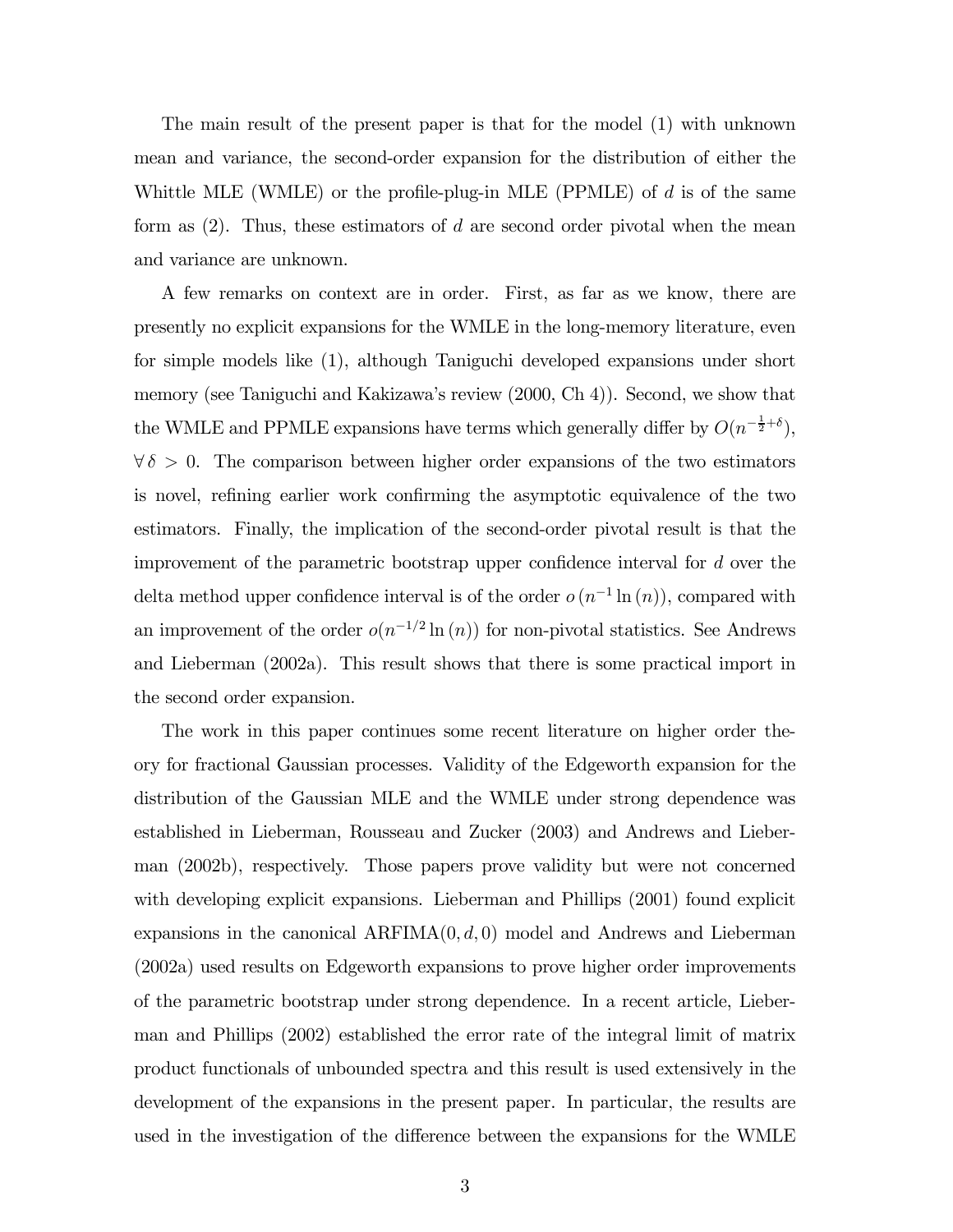and the PPMLE. The above results relate to parametric long memory models. In a semi-parametric framework, Giraitis and Robinson (2003) gave an Edgeworth expansion for the local Whittle estimator of the memory parameter. The error rate in the semiparametric expansion is slower than the parametric rate and depends on the number of frequencies  $(m)$  used in estimation, where it is assumed that  $m \to \infty$ so slowly that the bias effect is smaller than  $m^{-1/2}$ . Giraitis and Robinson found the Whittle estimator to be independent of d to order  $m^{-1/2}$ , which is analogous to the pivotal property found for the parametric estimator in the present paper on parametric estimation.

The plan for the rest of the paper is as follows. In Section 2 we identify 'exact' and 'approximate' expansions for the distribution of the WMLE. By 'exact', it is meant that the terms in the Edgeworth expansions depend on n and are  $O(1)$  (see, e.g., Durbin (1980, eq'n (28))) and by 'approximate' it is meant that the limits of these terms have been taken. Section 3 develops similar expansions for the PPMLE. The approximate WMLE and PMLE expansions are identical to second-order and agree with the one found by LP in the canonical case. However, the exact expansions differ. Final remarks are given in Section 4.

#### 2. SECOND-ORDER EXPANSIONS FOR THE WHITTLE MLE

This section provides second-order Edgeworth expansion for the distribution of the WMLE and shows that this expansion is identical to the one obtained in LP for the exact Gaussian MLE in the canonical case, giving the second order pivotal property of the WMLE of d. Using Szegö's identity, we express the Whittle likelihood as a summand of two terms, with dependence on d only through the second term in the summand, which is a scaled quadratic form in Gaussian long memory variables. The decomposition reveals that the solution to the WMLE, as well as its distribution, are independent of the scale parameter and  $\mu$ .

Let  $\theta = (d, \sigma^2)$ . The spectral density of the process is given by

$$
f_{\theta}(\lambda) = \frac{\sigma^2}{2\pi} |1 - e^{i\lambda}|^{-2d}.
$$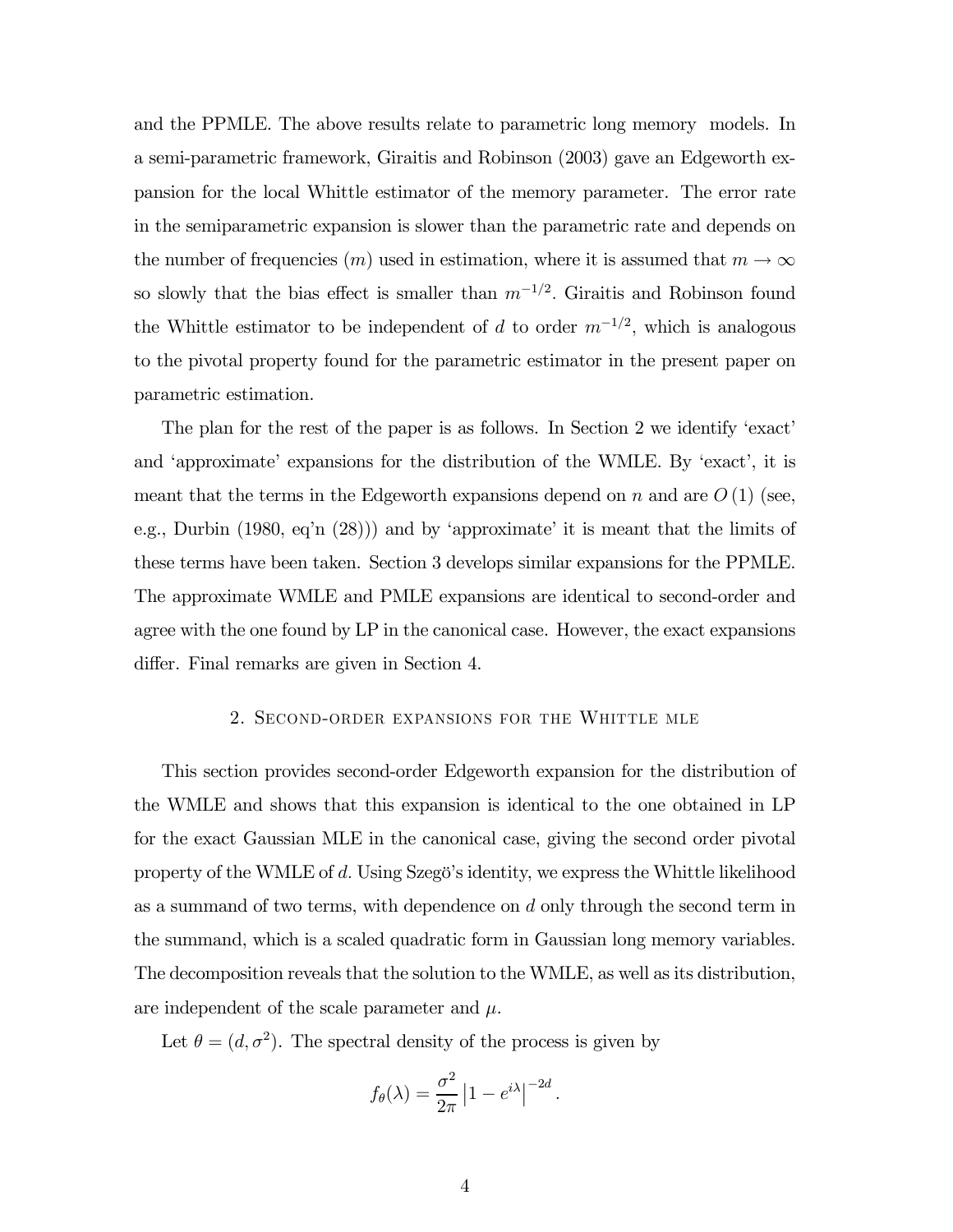Denote the covariance matrix by  $T_n(f_\theta)$ . The Whittle log-likelihood is given by

$$
L_n^W(\theta) = -\frac{n}{4\pi} \int_{\pi} \left[ \log f_{\theta}(\lambda) + \frac{I_n(\lambda)}{f_{\theta}(\lambda)} \right] d\lambda, \tag{3}
$$

where

$$
I_n(\lambda) = \frac{1}{2\pi n} \left| \sum_{j=1}^n e^{i\lambda j} (X_j - \bar{X}_n) \right|^2, \quad \bar{X}_n = n^{-1} \Sigma X_j.
$$

We can write the second summand in (3) as

$$
-\frac{1}{2}\sum_{j,k=1}^n (X_j - \bar{X}_n)(X_k - \bar{X}_n) \left\{ \frac{1}{4\pi^2} \int_{\Pi} f_{\theta}^{-1}(\lambda) e^{i(j-k)\lambda} d\lambda \right\} = -\frac{1}{2} x_n' M_n T_{W,n} M_n x_n,
$$

where  $M_n = I_n - P_n$ ,  $P_n = n^{-1}1_n1'_n$ ,  $1_n$  is an *n*-vector of 1's,  $x_n = (X_1, \ldots, X_n)'$  and

$$
T_{W,n} = T_n \left(\frac{1}{4\pi^2 f_\theta}\right).
$$

The matrix  $T_{W,n}$  is the Whittle approximation to  $T_n^{-1}(f_\theta)$ . The Whittle log-likelihood is thus given by

$$
L_n^W(\theta) = -\frac{n}{4\pi} \int_{\Pi} \log f_{\theta}(\lambda) d\lambda - \frac{1}{2} x_n' M_n T_{W,n} M_n x_n.
$$

Write  $f_d(\lambda) = \frac{1}{2\pi} |1 - e^{-i\lambda}|^{-2d}$ . Szegö's identity

$$
\log \sigma^2 = \frac{1}{2\pi} \int_{\Pi} \log \left( 2\pi f_{\theta}(\lambda) \right) d\lambda,
$$

implies

$$
\int_{\Pi} \log (2\pi f_d(\lambda)) d\lambda = 0.
$$

Thus,

$$
L_n^W = \frac{n}{2} \log(2\pi) - \frac{n}{2} \log \sigma^2 - \frac{1}{2\sigma^2} x_n' M_n T_{W,n}^d M_n x_n,
$$

and the WMLE of  $d$  solves

$$
\frac{\partial L_n^W}{\partial d} = -\frac{1}{2\sigma^2} x_n' M_n \dot{T}_{W,n}^d(\hat{d}_{W,n}) M_n x_n = 0,
$$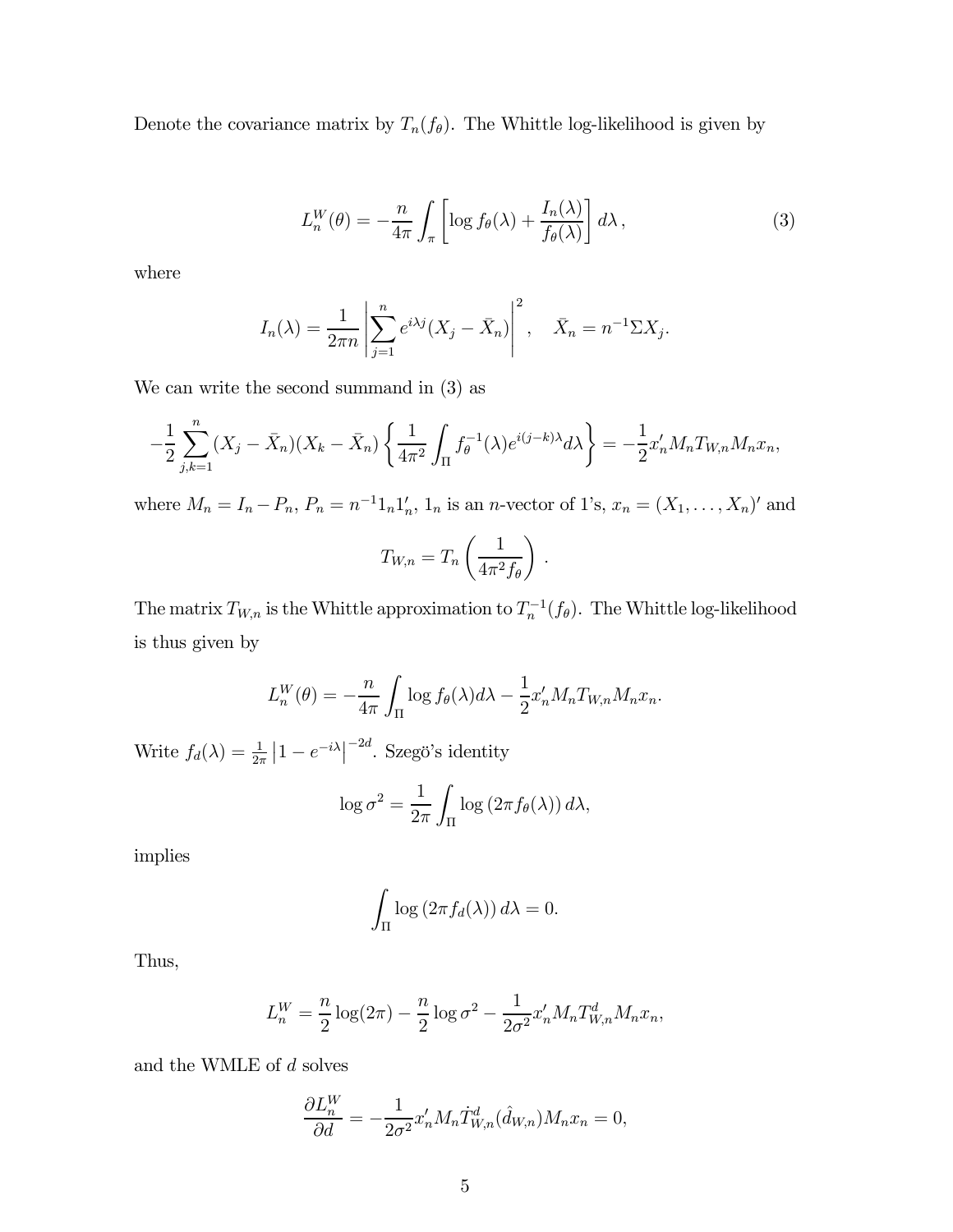where  $T_{W,n}^d$  is the Whittle matrix of the ARFIMA $(0, d, 0)$  model with a unit variance and  $\hat{d}_{W,n}$  is the WMLE of d. Evidently, the solution for  $\hat{d}_{W,n}$  depends on d through the quadratic form only. More generally, Szegö's identity implies that for any  $ARFIMA(p, d, q)$  model, the Whittle likelihood depends on all the parameters apart from  $\sigma^2$  through the quadratic form only. This is not the case with the exact likelihood, where there is dependence on the ARFIMA parameters through the logarithm of the determinant of the covariance matrix. In other words, unlike the exact Gaussian MLE, the solution for  $\hat{d}_{W,n}$  does not depend on  $\sigma^2$  or on  $\mu$ .

To proceed, we recall Theorem 6 of LP, which gives a formal second-order expansion for the density of  $\hat{\delta}_n$ . The expansion is

$$
\tilde{h}_{\hat{\delta}_n}^{(1)}(u;d) = \phi\left(u; \kappa_{n,1,1}^{-1}\left(d\right)\right) \{1 + \frac{1}{\sqrt{n}} [C_{n,1}^*(d) u + C_{n,3}^*(d) u^3] \},\tag{4}
$$

for terms  $\kappa_{n,1,1}^{-1}(d)$ ,  $C_{n,1}^*(d)$ , and  $C_{n,3}^*(d)$  which are functions of expected values of Gaussian log-likelihood derivatives under the known mean and variance assumption and are defined through eq'ns (10)-(12) of LP. It is clear from the proof of Theorem 6 of LP that the general form of (4) extends to the Whittle likelihood, but with terms  $\kappa_{W,n,1,1}^{-1}(d)$ ,  $C^*_{W,n,1}(d)$ , and  $C^*_{W,n,3}(d)$  replacing their analogues in (4). In other words, to identify the expansion for  $\hat{\delta}_{W,n} = \sqrt{n}(\hat{d}_{W,n} - d_0)$ , we need to find terms  $\kappa_{W,n,1,1}^{-1}(d)$ ,  $C^*_{W,n,1}(d)$ , and  $C^*_{W,n,3}(d)$  which are precisely the same functions of the Whittle likelihood derivatives as  $\kappa_{n,1,1}^{-1}(d)$ ,  $C_{n,1}^*(d)$ , and  $C_{n,3}^*(d)$  are of the Gaussian log-likelihood derivatives. To do so, we define

$$
L_{W,n,j} = -\frac{1}{2\sigma^2} x' M_n \left( \frac{\partial^j}{\partial d^j} T_{W,n}^d \right) M_n x_n, j = 1, 2, 3
$$
  

$$
Z_{W,n,j} = \frac{1}{\sqrt{n}} (L_{W,n,j} - E_\theta(L_{W,n,j})), j = 1, 2.
$$

We find:

$$
\kappa_{W,n,1,1} = \text{Var}(Z_{W,n,1}) = \frac{1}{2n} tr \left[ M_n \dot{T}_{W,n}^d M_n T_n^d \right]^2 \tag{5}
$$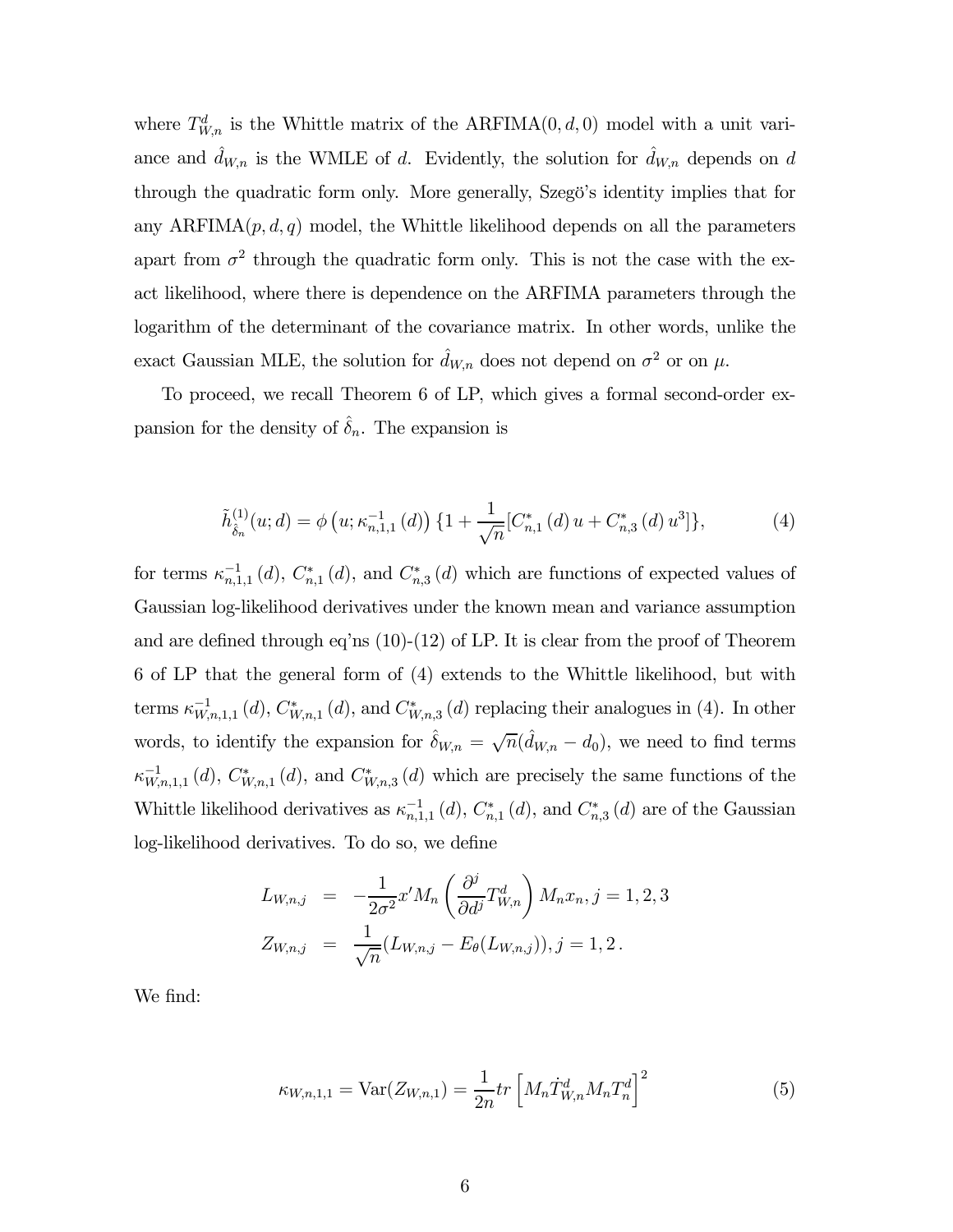$$
C_{W,n,1}^* = -\frac{2\mu'_{W,n,3} + 4\kappa_{W,n,1,2} + \kappa_{W,n,1,1,1}}{2\kappa_{W,n,1,1}} \tag{6}
$$

$$
C_{W,n,3}^* = \frac{\kappa_{W,n,1,1,1}}{6} + \frac{\mu'_{W,n,3}}{2} + \kappa_{W,n,1,2} \tag{7}
$$

$$
\mu'_{W,n,3} = \frac{1}{n} E_d(L_{W,n,3}) \n= -\frac{1}{2n} tr\left(M_n \dot{T}_{W,n}^d M_n T_n^d\right)
$$
\n(8)

$$
\kappa_{W,n,1,2} = \text{cov}(Z_{W,n,1}, Z_{W,n,2})
$$
  
= 
$$
\frac{1}{2n} tr\left(M_n \dot{T}_{W,n}^d M_n T_n^d M_n \ddot{T}_{W,n}^d M_n T_n^d\right)
$$
 (9)

$$
\kappa_{W,n,1,1,1} = \frac{1}{n} \operatorname{tr} \left( M_n \dot{T}_{W,n}^d M_n T_n^d \right)^3. \tag{10}
$$

With (5)–(10), the exact second-order expansion for the density of  $\delta_{W,n}$  is

$$
\tilde{h}_{\hat{\delta}_{w,n}}^{(1)}(u;d) = \phi(u;\kappa_{W,n,1,1}^{-1}(d)) \left\{ 1 + \frac{1}{\sqrt{n}} \left[ C_{W,n,1}^*(d)u + C_{W,n,3}^*(d)u^3 \right] \right\}.
$$
 (11)

The expansion (11) is exact in the sense that the terms in it involve exact expectations of Whittle likelihood derivatives. The terms  $\kappa_{W,n,1,1}^{-1}$ ,  $C^*_{W,n,1}(d)$ ,  $C^*_{W,n,3}(d)$ depend on n and are  $O(1)$ . Edgeworth expansions with coefficients depending on n are standard in the literature. See, for example, Durbin  $(1980, \text{eq} \cdot \text{n} \cdot (28))$ . The expansion is a nonlinear function of d through these terms. We proceed to obtain an approximate expansion by seeking limits of  $\kappa_{W,n,1,1}^{-1}$ ,  $C^*_{W,n,1}(d)$ ,  $C^*_{W,n,3}(d)$  as  $n \to \infty$ . It turns out that these limits do not depend on d. Hence, it turns out that  $\delta_{W,n}$  is second-order pivotal.

Define  $C(\lambda) = \log[2(1 - \cos \lambda)]$  and note that for any  $j \in N$ ,

$$
\frac{\partial^j f_d^{-1}(\lambda)}{\partial d^j} = \frac{C^j(\lambda)}{f_d(\lambda)} = O\left(|\lambda|^{2d-\delta}\right) \quad \text{as } \lambda \to 0, \forall \delta > 0. \tag{12}
$$

We know from Theorem 3 of Andrews and Lieberman (2002b), which holds under (12), that

$$
\frac{1}{n} \operatorname{tr} \left( M_n \stackrel{*}{T}_{W,n}^d M_n T_n^d \right)^h = \frac{1}{n} \operatorname{tr} \left( \stackrel{*}{T}_{W,n}^d T_n^d \right)^h + O \left( n^{-1+\delta} \right), \forall \delta > 0,
$$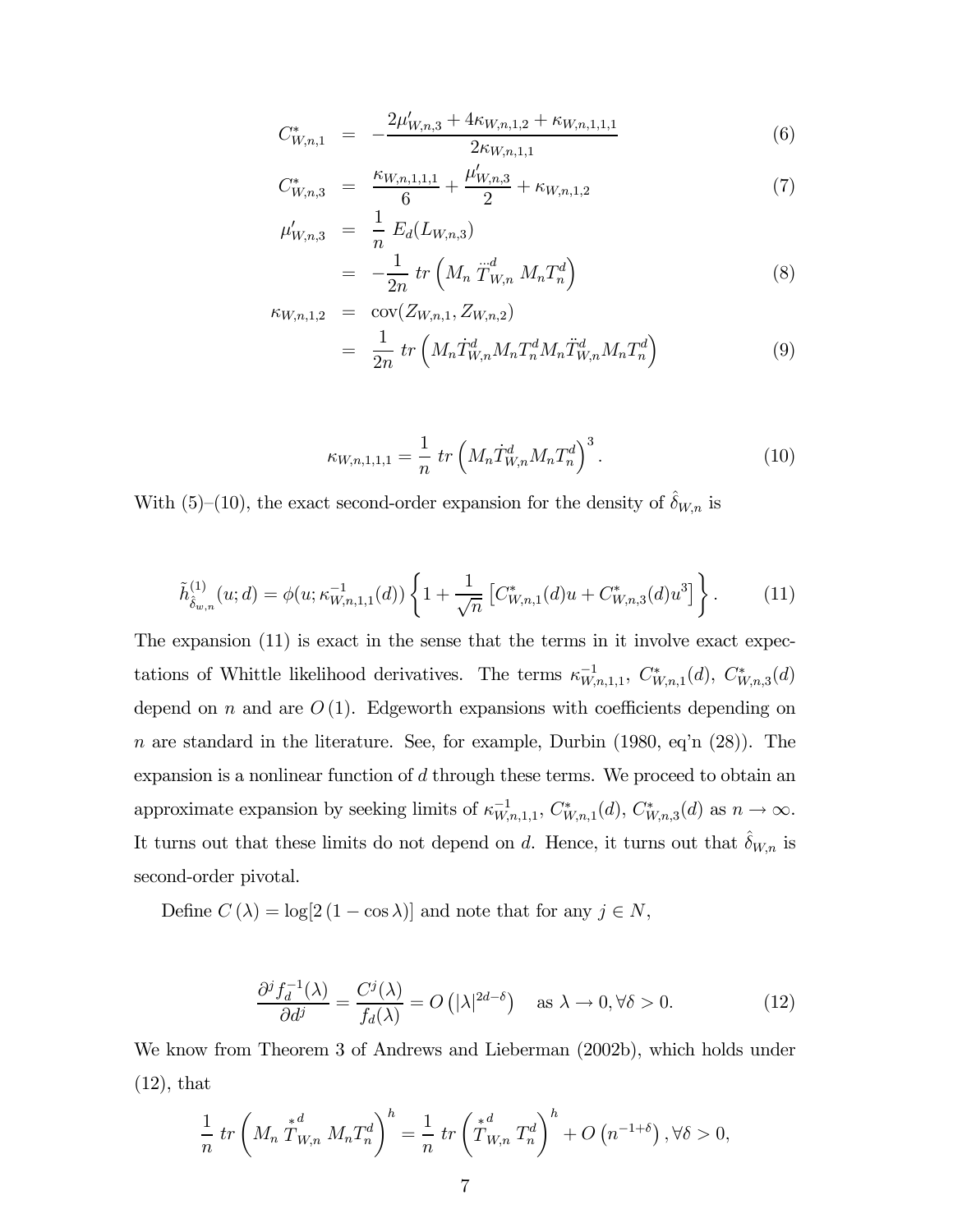where h is any finite positive integer and the  $*$  on  $T_{W,n}^d$  denotes any number of derivatives. Applying Theorem 5 of Lieberman and Phillips (2002), which also holds under (12), we get

$$
\left|\frac{1}{n} \operatorname{tr}\left(\stackrel{*}{T}_W T^d\right)^h - (2\pi)^{2h-1} \int_{\Pi} \left[\frac{\partial^j f_d^{-1}(\lambda)}{\partial d^j} f(\lambda)\right]^h d\lambda\right| = O\left(n^{-1+2\delta}\right), \quad \forall \ \delta > 0,
$$

where  $j$  is the number of dots (derivatives) signified in  $*$ . Using the results (e.g., p. 13 of LP):

$$
\int_{\Pi} C^{2}(\lambda) = \frac{2\pi^{3}}{3}, \quad \int_{\Pi} C^{3}(\lambda) = -24\pi \xi(3), \quad \int_{\Pi} C^{4}(\lambda) = 228\pi \xi(4).
$$

We obtain

$$
\kappa_{W,n,1,1} = \frac{1}{2n} tr \left( M_n \dot{T}_{W,n}^d M_n T_n^d \right)^2
$$
  
\n
$$
= \frac{1}{2n} tr \left( \dot{T}_{W,n}^d T_n^d \right)^2 + O \left( n^{-1+\delta} \right)
$$
  
\n
$$
= \frac{1}{4\pi} \int_{\Pi} \left( \frac{\dot{f}_d(\lambda)}{f_d(\lambda)} \right)^2 d\lambda + O \left( n^{-1+2\delta} \right)
$$
  
\n
$$
= \frac{1}{4\pi} \int_{\Pi} C^2(\lambda) d\lambda + O \left( n^{-1+2\delta} \right)
$$
  
\n
$$
= \frac{\pi^2}{6} + O \left( n^{-1+2\delta} \right).
$$
 (13)

Set

$$
\kappa_{W,1,1} = \frac{\pi^2}{6}.
$$
\n(14)

Further,

$$
\kappa_{W,n,1,1,1} = \frac{1}{n} tr \left( M_n \dot{T}_{W,n}^d M_n T_n^d \right)^3
$$
  
\n
$$
= \frac{1}{n} tr \left( \dot{T}_{W,n}^d T_n^d \right)^3 + O \left( n^{-1+\delta} \right)
$$
  
\n
$$
= \frac{1}{2\pi} \int_{\Pi} \left( \frac{\dot{f}_d(\lambda)}{f_d(\lambda)} \right)^3 d\lambda + O \left( n^{-1+2\delta} \right)
$$
  
\n
$$
= -\frac{1}{2\pi} \int_{\Pi} C^3(\lambda) d\lambda + O \left( n^{-1+2\delta} \right)
$$
  
\n
$$
= 12\xi(3) + O \left( n^{-1+2\delta} \right).
$$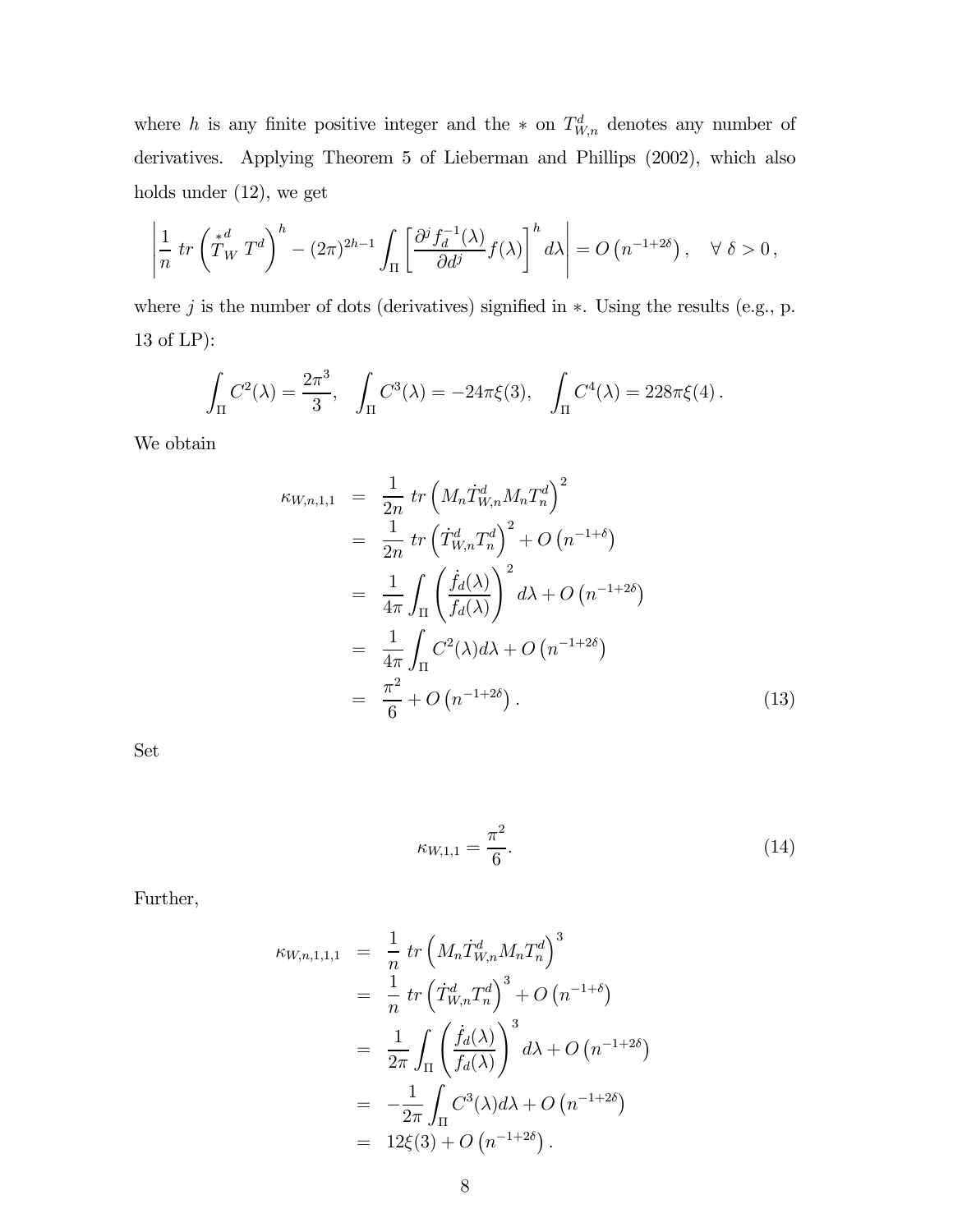$$
\kappa_{W,1,1,1} = 12\xi(3). \tag{15}
$$

$$
\kappa_{W,n,1,2} = \frac{1}{2n} tr \left( \dot{T}_{W,n}^d T_n^d \ddot{T}_{W,n}^d T_n^d \right) + O \left( n^{-1+\delta} \right)
$$
  
\n
$$
= \frac{1}{4\pi} \int_{\Pi} \left[ \frac{\partial f_d^{-1}(\lambda)}{\partial d} \frac{\partial^2 f_d^{-1}(\lambda)}{\partial d^2} f^2(\lambda) \right] d\lambda + O \left( n^{-1+2\delta} \right)
$$
  
\n
$$
= \frac{1}{4\pi} \int_{\Pi} C^3(\lambda) d\lambda + O \left( n^{-1+2\delta} \right)
$$
  
\n
$$
= -6\zeta(3) + O \left( n^{-1+2\delta} \right).
$$

Set

$$
\kappa_{W,1,2} = -6\xi(3). \tag{16}
$$

Also,

$$
\mu'_{W,n,3} = -\frac{1}{2n} \, tr \left( T^d_{W,n} T^d_n \right) + O \left( n^{-1+\delta} \right).
$$

The third-order derivative of  $f_d^{-1}(\lambda)$  is

$$
\frac{\partial^3 f_d^{-1}}{\partial d^3} = -6f_d^{-4}\dot{f}_d^3 + 6f_d^{-3}\dot{f}_d\ddot{f}_d - f_d^{-2}\ddot{f}_d.
$$

So,

$$
\mu'_{W,n,3} = -\frac{1}{4\pi} \int_{\Pi} \left( -6 \frac{\dot{f}_d^3(\lambda)}{f_d^3(\lambda)} + 6 \frac{\dot{f}_d(\lambda)\ddot{f}_d(\lambda)}{f_d^2(\lambda)} - \frac{\ddot{f}_d(\lambda)}{f_d(\lambda)} \right) d\lambda + O(n^{-1+2\delta})
$$
  
= 
$$
-\frac{1}{4\pi} \int_{\Pi} C^3(\lambda) d\lambda + O(n^{-1+2\delta})
$$
  
= 
$$
6\xi(3) + O(n^{-1+2\delta}).
$$

Set

$$
\mu'_{W,3} = 6\xi(3). \tag{17}
$$

Set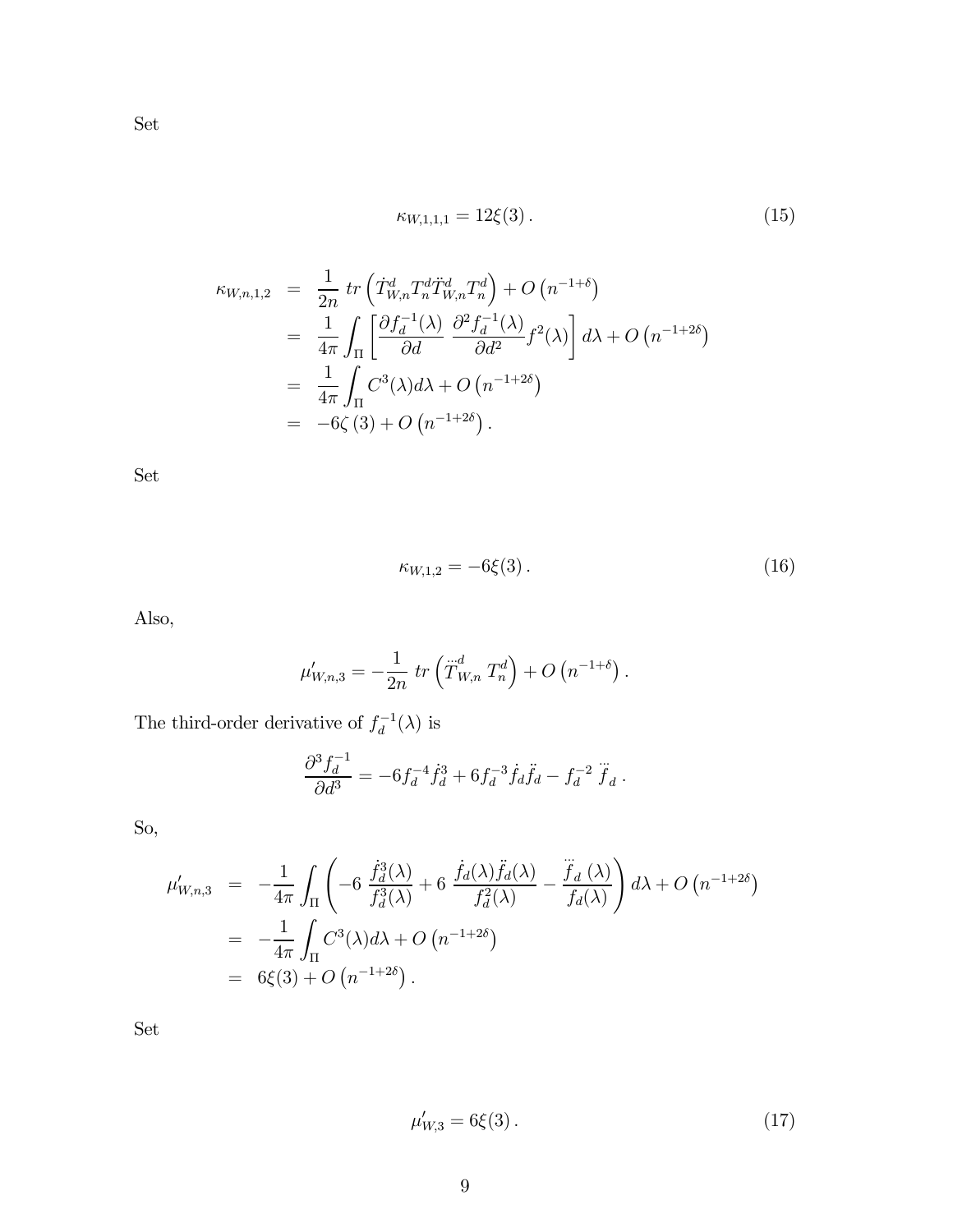Using  $(5)-(10)$  and  $(13)-(17)$ ,

$$
C_{W,n,1}^* = -\left[\frac{12\xi(3) - 24\xi(3) + 12\xi(3)}{2\frac{\pi^2}{6}}\right] + O\left(n^{-1+2\delta}\right)
$$
  
= 
$$
O\left(n^{-1+2\delta}\right)
$$
 (18)

and

$$
C_{W,n,3}^* = \frac{12\xi(3)}{6} + \frac{6\xi(3)}{2} - 6\xi(3) + O(n^{-1+2\delta})
$$
  
= -\xi(3) + O(n^{-1+\delta}). (19)

Using (13)-(19) in (11), the approximate second-order expansion to the density of  $\delta_{W,n}^* = \sqrt{\kappa_{W,n,1,1}} \hat{\delta}_{W,n}$  is given by

$$
\tilde{h}_{\delta_{W,n}^*}^{(1),A} = \phi\left(u\right) \left\{ 1 - \frac{\xi(3)}{\sqrt{n}\zeta^{3/2}\left(2\right)} u^3 \right\},\tag{20}
$$

which is *identical* to the approximate expansion for the density of  $\delta_n^* = \sqrt{\kappa_{n,1,1}} \hat{\delta}_n$ , given in Corollary 7 of LP. Thus, the same pivotal result, with the same coefficients, holds for the Gaussian MLE in the  $ARFIMA(0, d, 0)$  model with known mean and variance and the WMLE in the same model but with  $\sigma^2$  and  $\mu$  unknown. Furthermore, it follows from the proof of Theorem 8 of LP that

$$
\sup_{x \in R} \sup_{d \in D^*} \left| P_{d_0} \left( \hat{\delta}_{W,n} \leq x / \sqrt{\kappa_{W,n,1,1}} \right) - \tilde{H}_{\hat{\delta}_{W,n}}^{(1),A}(x / \sqrt{\kappa_{W,n,1,1}}) \right| = o \left( n^{-1/2} \right),
$$

where

$$
\tilde{H}^{(1),A}_{\hat{\delta}_{W,n}}(x) = \int_{-\infty}^x \tilde{h}^{(1),A}_{\hat{\delta}_{W,n}}(u) du.
$$

In other words, the distribution expansion based on the integral of the density expansion (20) is a valid asymptotic expansion.

#### 2. EXPANSIONS FOR THE PPMLE

The Gaussian log-likelihood is given by

$$
L_n(\theta,\mu) = -\frac{n}{2}\log 2\pi - \frac{n}{2}\log \sigma^2 - \frac{1}{2}\log \det T_n^d - \frac{1}{2\sigma^2}(x_n - \mu 1_n)'T_n^{-1}(f_d)(x_n - \mu 1_n).
$$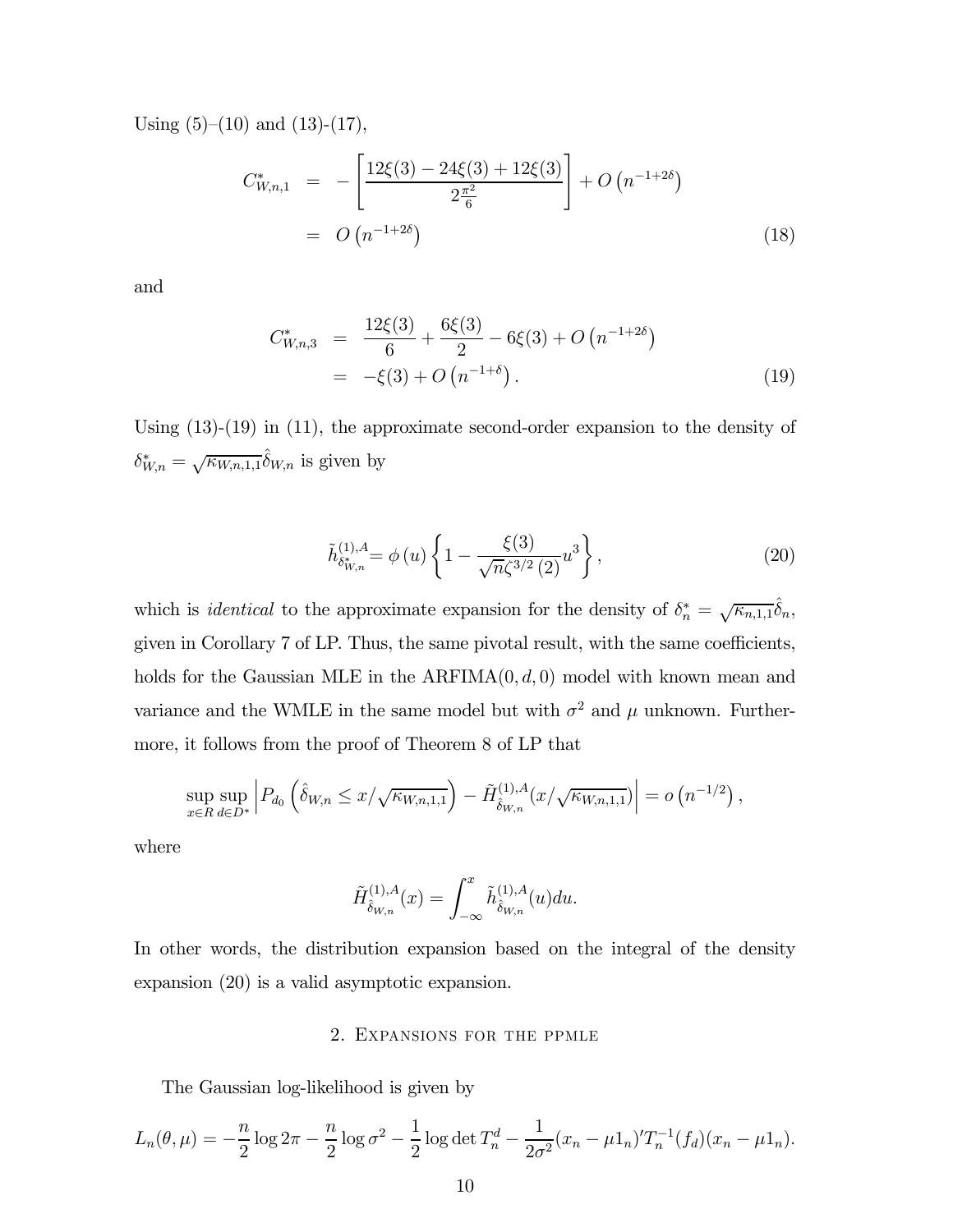We reduce the dimensionality of the problem by projecting  $\mu$  out and profiling the resulting plug-in log-likelihood wrt  $\sigma^2$ . Replacing  $\mu$  by  $\bar{x}_n$  then, we obtain

$$
L_n(d, \sigma^2; \bar{x}_n) = -\frac{n}{2} \log 2\pi - \frac{n}{2} \log \sigma^2 - \frac{1}{2} \log \det T_n^d - \frac{1}{2\sigma^2} x_n' M_n T_n^{-1}(f_d) M_n x_n.
$$

We could replace  $\mu$  by any  $n^{\frac{1}{2}-d}$ -consistent estimator but the choice of  $\bar{x}_n$  is the most popular in applied work and leads to tractable results. See Dahlhaus (1989). Set  $Q_n = x'_n M_n T_n^{-1} (f_d) M_n x_n$ . The plug-in score is

$$
\frac{\partial L_n(d, \sigma^2; \bar{x}_n)}{\partial d} = -\frac{1}{2} \text{tr}(T_n^{-1}(f_d) \dot{T}_n^d) + \frac{1}{\sigma^2} x_n' M_n A_{n,1}^d M_n x_n
$$

with

$$
A_{n,1}^d = -\frac{1}{2} \frac{\partial T_n^{-1}(f_d)}{\partial d}
$$

and the plug-in MLE (PMLE) of  $\sigma^2$  is

$$
\hat{\sigma}^2 = \frac{Q_n}{n}.
$$

So, the profiled-plug-in score is

$$
\frac{\partial L_n(d; \hat{\sigma}^2, \bar{x}_n)}{\partial d} = -\frac{1}{2} tr(T_n^{-1}(f_d) \dot{T}_n^d) + \frac{x_n' M_n A_{n,1}^d M_n x_n}{Q_n/n}.
$$

The PPMLE of  $d$  is a solution to the estimating equation

$$
L_{n,1}(d) = -\frac{1}{2}C_n Q_n + x_n' M_n A_{n,1}^d M_n x_n = 0,
$$
\n(21)

with

$$
C_n = \frac{1}{n} tr\left(T_n^{-1} \left(f_d\right) \dot{T}_n^d\right).
$$

Equation (21) differs from the score in the canonical case in that the latter does not involve  $Q_n$  and  $M_n$ . Moreover, (21) is not a proper score but rather it is an estimating equation. Nevertheless, it is easy to see that the general form of (4) is also valid for the estimator based on (21). For simplicity, we do not distinguish the notation between the MLE and the PPMLE. We shall write

$$
L_{n,j+1} = \frac{\partial^j L_{n,1}}{\partial d} , \quad j = 1, 2
$$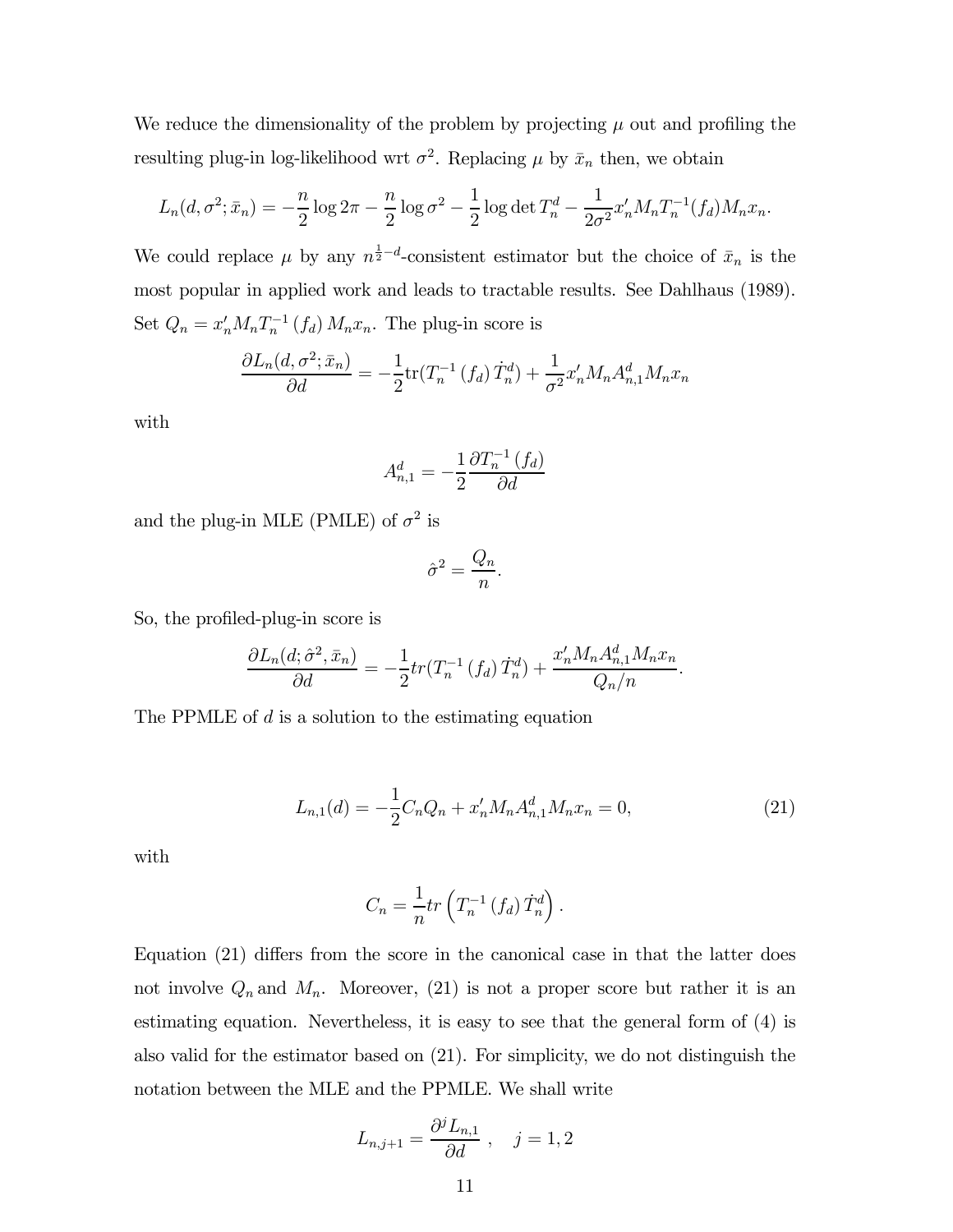$$
\hat{\delta}_n = \sqrt{n}(\hat{d}_n - d_0)
$$

and set

$$
Z_{n,1} = \frac{1}{\sqrt{n}} [L_{n,1} - E(L_{n,1})]
$$
  
\n
$$
Z_{n,2} = \frac{1}{\sqrt{n}} [L_{n,2} - E(L_{n,2})]
$$
  
\n
$$
Z_n = (Z_{n,1}, Z_{n,2})'
$$
  
\n
$$
\kappa_{n,1,1} = E_d(Z_{n,1}^2)
$$
  
\n
$$
\mu'_{n,3} = \frac{1}{n} E_d(L_{n,3}(d))
$$
  
\n
$$
D_n = A_{n,1}^d - \frac{1}{2} C_n T_n^{-1} (f_d).
$$

For the exact expansion, the analogue of (4), we need the following terms:

$$
\kappa_{n,1,1} = E_d(Z_{n,1}^2)
$$
\n
$$
= \frac{2}{n} tr(M_n D_n M_n T_n^d)^2,
$$
\n
$$
\kappa_{n,1,2} = \frac{2}{n} tr(M_n D_n M_n T_n^d M_n D_n' M_n T_n^d),
$$
\n
$$
\kappa_{n,1,1,1} = \frac{8}{n} tr(M_n D_n M_n T_n^d)^3,
$$
\n
$$
\mu'_{n,3} = \frac{1}{n} E_d[L_{n,3}(d)]
$$
\n
$$
= \frac{1}{2n} tr(4 \left[ T_n^{-1} (f_d) \dot{T}_n^d \right]^3 - 3T_n^{-1} (f_d) \dot{T}_n^d T_n^{-1} (f_d) \ddot{T}_n^d).
$$
\n(22)

Substituting the last expressions into  $C_{n,1}^*$  and  $C_{n,3}^*$ , which are of the same form as (6)-(7), we obtain the expansion (4). Simplification of the last terms is required to achieve the approximate expansions, with coefficients not depending on  $n$ . In  $(22)$ ,

$$
\frac{2}{n} \operatorname{tr}(M_n D_n M_n T_n)^2 = \frac{2}{n} \sum \operatorname{tr} \prod_{j=1}^2 \left\{ (-P_n)^{x_j} D_n (-P_n)^{\xi_j} T_n \right\} \tag{23}
$$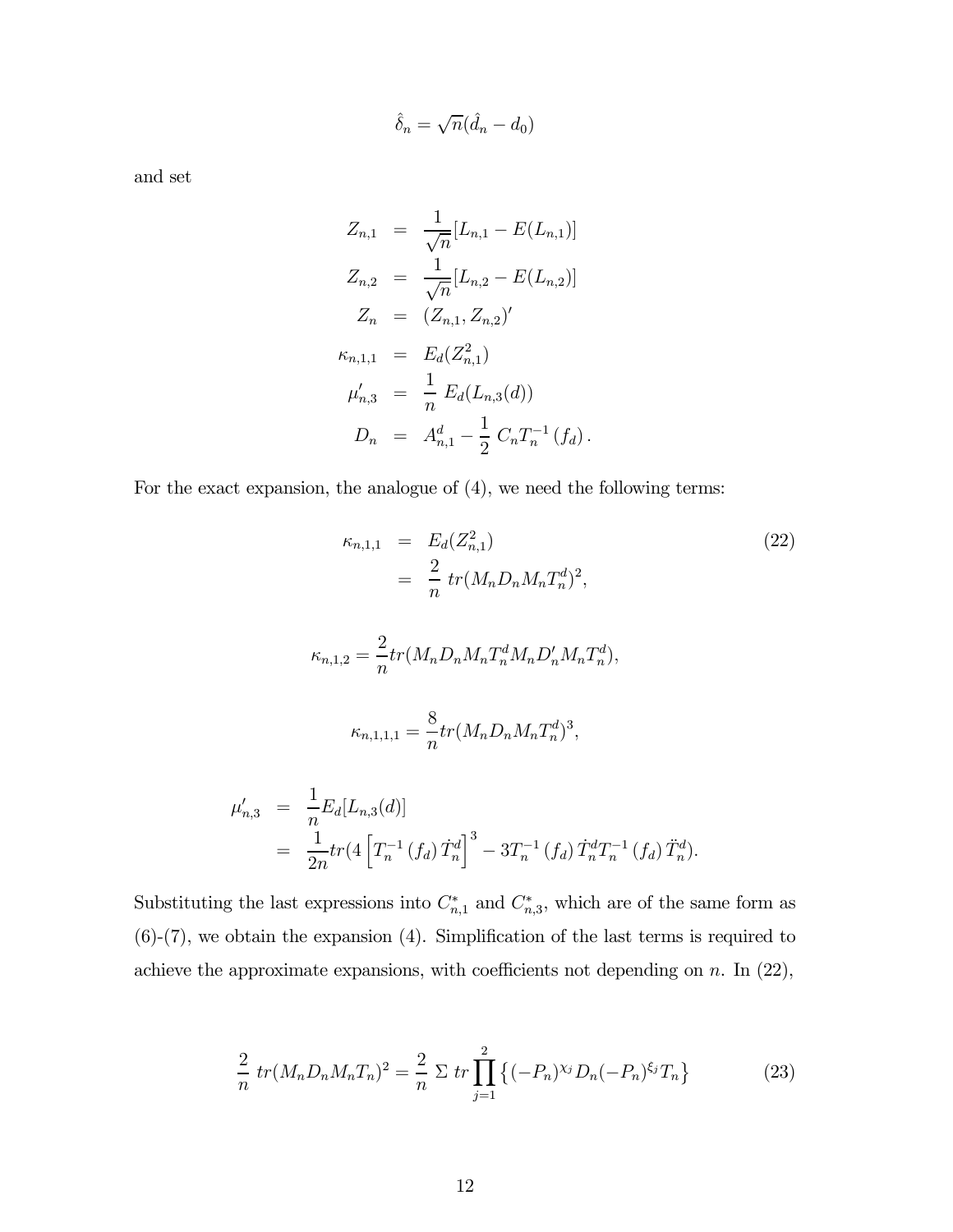where  $\chi_j, \xi_j$  are either zero or one and satisfy  $0 \le \sum_{j=1}^2 (\chi_j + \xi_j) \le 4$ . The summation in (23) is over all possible  $2^4 = 16$  configurations  $(\chi_1, \xi_1, \chi_2, \xi_2)$  and  $P_n^0 = I$ . From Theorem 7 of Lieberman and Phillips (2002) and the fact that

$$
\int_{\Pi} \frac{\dot{f}_d(\lambda)}{f_d(\lambda)} d\lambda = 0,
$$

we see that

$$
C_n = O\left(n^{-\frac{1}{2} + \delta}\right), \forall \delta > 0.
$$

The leading term in (23), corresponding to  $\Sigma(\chi_j + \xi_j) = 0$ , is therefore

$$
\frac{2}{n}tr(D_nT_n)^2 = \frac{2}{n}tr\left[\left(A_{n,1}^d - \frac{1}{2}C_nT_n^{-1}(f_d)\right)T_n^d\right]^2
$$
  
\n
$$
= \frac{2}{n}tr\left\{\left(\frac{1}{2}T_n^{-1}(f_d)\dot{T}_n^d\right)^2 + \frac{1}{4}C_n^2I - \frac{1}{2}\left(T_n^{-1}(f_d)\dot{T}_n^d\right)C_n\right\}
$$
  
\n
$$
= O(1) + O(n^{-1+2\delta}) + O(n^{-1+2\delta})
$$
  
\n
$$
= O(1).
$$

So,

$$
\frac{2}{n} tr(D_n T_n^d)^2 = \frac{1}{2n} tr(T_n^{-1} (f_d) T_n^d)^2 + O(n^{-1+2\delta}).
$$

Now, consider the configuration  $(1,0,0,0)$ . This gives  $\frac{2}{n}$  tr  $\{P_n(D_nT_n^d)^2\}$ . We have

$$
D_n T_n = \frac{1}{2} T_n^{-1} (f_d) \dot{T}_n^d - \frac{1}{2} C_n I,
$$

and

$$
\frac{2}{n} \operatorname{tr} \left[ P_n (D_n T_n^d)^2 \right] = \frac{2}{n^2} \left[ \frac{1}{2} (T_n^{-1} (f_d) \dot{T}_n^d)^2 + \frac{1}{4} C_n^2 I - \frac{1}{2} (T_n^{-1} (f_d) \dot{T}_n^d) C_n \right] 1. \tag{24}
$$

Now,

$$
\left|1'\left(T_n^{-1}\left(f_d\right)\dot{T}_n^d\right)^21\right| = \left|1'T_n^{-1/2}\left(f_d\right)T_n^{-1/2}\left(f_d\right)\dot{T}_n^dT_n^{-1}\left(f_d\right)\dot{T}_n^{d1/2}\dot{T}_n^{d1/2}1\right|
$$
  
\n
$$
\leq \sqrt{1'T_n^{-1}\left(f_d\right)1} \sqrt{1'T_n^{d1}} \left\|T_n^{-\frac{1}{2}}\left(f_d\right)\dot{T}_n^dT_n^{-1}\left(f_d\right)\dot{T}_n^{d\frac{1}{2}}\right\|.
$$

Using Theorem 5.2 of Adenstedt (1974),

$$
\sqrt{1'T_n^{-1}(f_d) 1} \le Kn^{(1-2d+\delta)/2}.
$$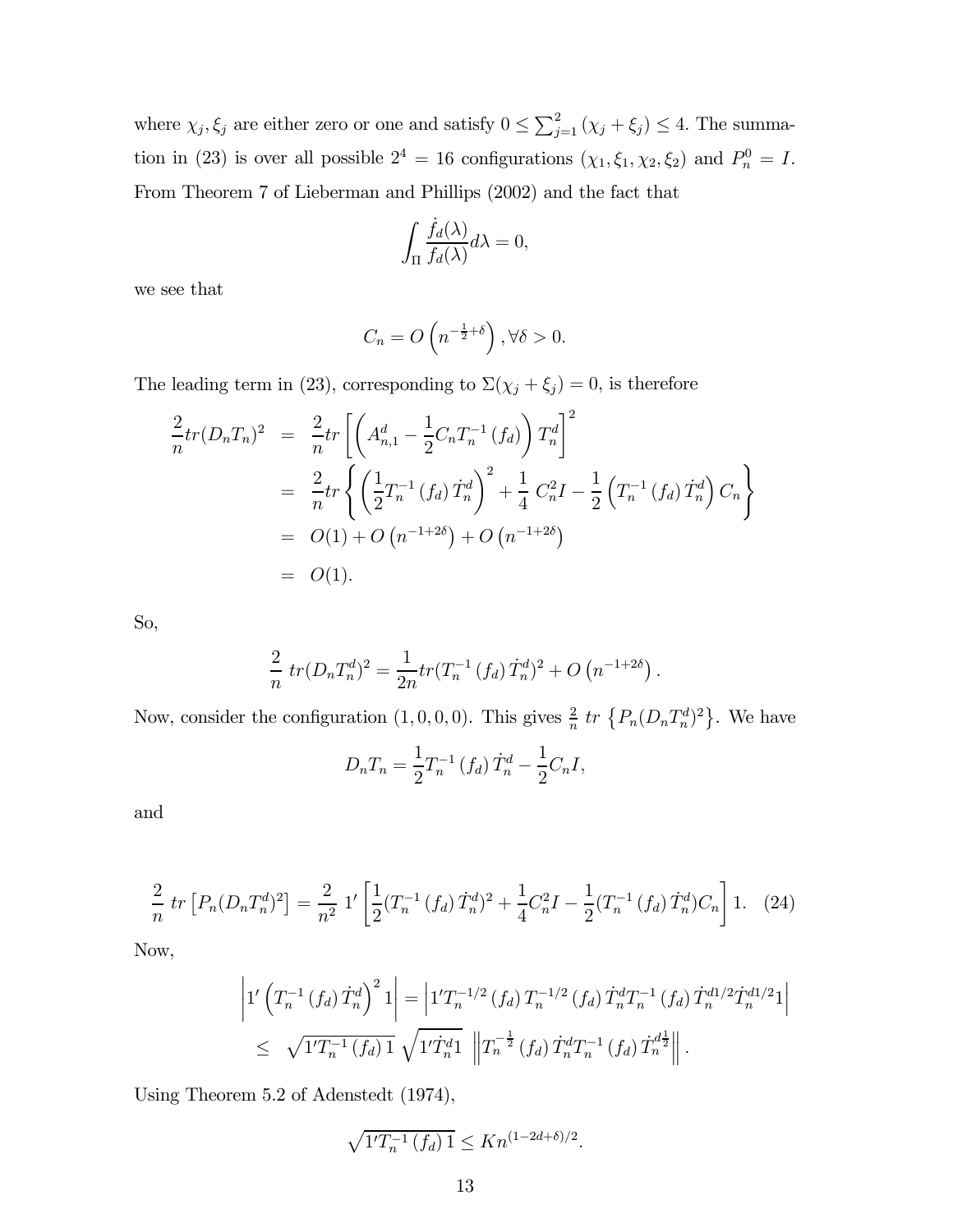For  $(1'\dot{T}_n^d)$ , we use the fact that

$$
\frac{\partial f_d(\lambda)}{\partial d} = C(\lambda) f_d(\lambda) = O(|\lambda|^{-2d-\delta}),
$$

as  $\lambda \to 0$ . Hence,

$$
\sqrt{1'\dot{T}_n^d 1} \le Kn^{(1+2d+\delta)/2}.
$$

Finally,

$$
\left\|T_n^{-\frac{1}{2}}(f_d) T_n^d T_n^{-1}(f_d) T_n^{\frac{1}{2}}(f_d) \right\| \leq \left\|T_n^{-\frac{1}{2}}(f_d) T_n^{\frac{1}{2}}(f_d) \right\| \left\|T_n^{\frac{1}{2}}(f_d) T_n^{-\frac{1}{2}}(f_d) \right\| \left\|T_n^{-\frac{1}{2}}(f_d) T_n^{\frac{1}{2}}(f_d) \right\| \leq Kn^{3\delta},
$$

by Lemma 5.3 of Dahlhaus. So, the first term in (24) is

$$
\frac{2}{n^2} \left| 1'\left(\frac{1}{2}\left(T_n^{-1}\left(f_d\right) \dot{T}_n^d\right)^2\right)1 \right| \leq Kn^{-1+2\delta}.
$$

The second term in (24) is

$$
\frac{2}{n^2}1'\left(\frac{1}{4}C_n^2I\right)1 = \frac{1}{2n}C_n^2 = O\left(n^{-2+2\delta}\right),\,
$$

and the last term is

$$
\frac{2}{n^2} C_n \frac{1}{2} \left| 1' T_n^{-1} \left( f_d \right) T_n^d 1 \right| \le K n^{-2+\delta}.
$$

Similarly, we can show that terms involving more than one  $P$  are of smaller order of magnitude. Returning to (22), we have

$$
\kappa_{n,1,1} = \frac{2}{n} tr \left[ M_n \left( A_{n,1} - \frac{1}{2} C_n T_n^{-1} (f_d) \right) M_n T_n^d \right]^2
$$
  
= 
$$
\frac{1}{2n} tr \left( T_n^{-1} (f_d) T_n^d \right)^2 + O(n^{-1+2\delta})
$$
  
= 
$$
\frac{\pi^2}{6} + O(n^{-1/2+\delta}).
$$

so that the leading term is as in the canonical case. Continuing

$$
\kappa_{n,1,2} = \frac{2}{n} tr(M_n D_n M_n T_n^d M_n D_n' M_n T_n^d)
$$
  
= 
$$
\frac{2}{n} tr(A_{n,1}^d T_n^d A_{n,1}^d T_n^d) + O(n^{-1+2\delta})
$$
  
= 
$$
-6\zeta(3) + O(n^{-1/2+\delta}).
$$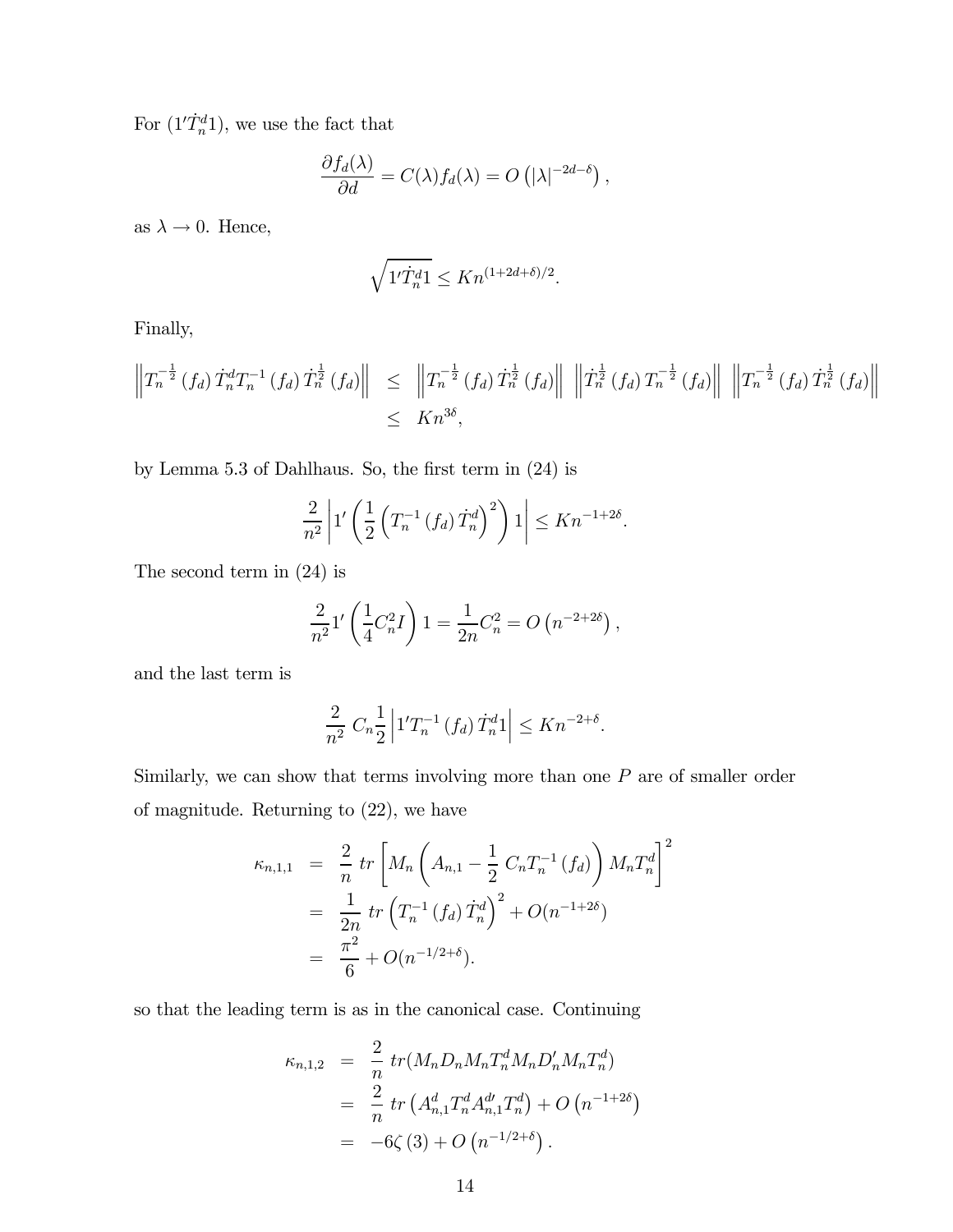The further terms needed in  $C_{n,1}^*$  and  $C_{n,3}^*$  are

$$
\kappa_{n,1,1,1} = \frac{8}{n} tr(A_n D_n M_n T_n^d)^3
$$
  
= 
$$
\frac{8}{n} tr(A_{n,1}^d T_n^d)^3 + O(n^{-1+2\delta})
$$
  
= 
$$
12\zeta(3) + O(n^{-1/2+\delta}),
$$

and

$$
\mu'_{n,3} = \frac{1}{n} E_d[L_{n,3}(d)]
$$
  
= 
$$
\frac{1}{2n} tr(4T_n^{-1} (f_d) T_n^d - 3T_n^{-1} (f_d) T_n^d T_n^{-1} (f_d) T_n^d) + O(n^{-1+2\delta})
$$
  
= 
$$
6\zeta(3) + O(n^{-1/2+\delta}).
$$

So, the approximate Edgeworth expansion for the PPMLE is identical to (2).

### COMMENTS

The results here show agreement between the second-order distributions of the WMLE and the PPMLE. To highlight the higher-order difference between the two, it is sufficient to compare the terms

$$
\kappa_{W,n,1,1} = \frac{1}{2n} tr \left[ M_n \dot{T}_{W,n}^d M_n T_n^d \right]^2
$$

and

$$
\kappa_{n,1,1} = \frac{2}{n} \, tr \left[ M_n \left( A_{n,1} - \frac{1}{2} \, C_n T_n^{-1} \right) M_n T_n \right]^2.
$$

Note that  $\kappa_{n,1,1}$  and  $\kappa_{W,n,1,1}$  are the inverses of the variances of the normal leading terms of the distributions of the WMLE and PPMLE, respectively. Their common limit is  $\pi^2/6$ , which is the inverse of the variance of the asymptotic distribution. Their difference is given by

$$
\begin{array}{rcl}\n|\kappa_{W,n,1,1} - \kappa_{n,1,1}| & = & \left| \frac{1}{2n} tr \left( T_{W,n}^d \dot{T}_n^d \right)^2 - \frac{1}{2n} tr \left( T_n^{d-1} \dot{T}_n^d \right)^2 + O(n^{-1+2\delta}) \right| \\
& = & O\left( n^{-1/2+\delta} \right).\n\end{array}
$$

That is, the difference is dominated by the error of the Whittle approximation to  $T_n^d$ , and not by the addition of the  $M_n$  matrix or the fact that the PPMLE is not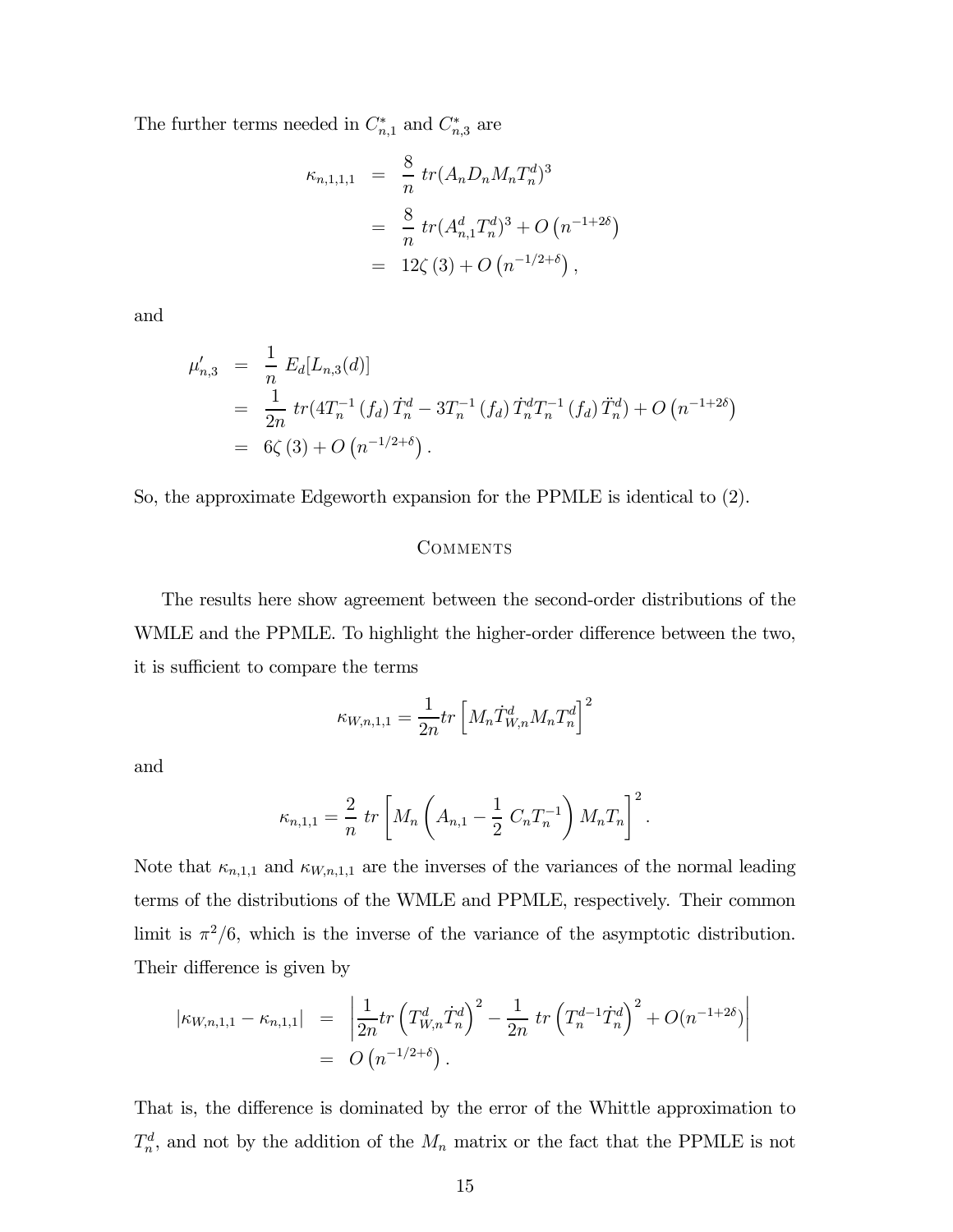a solution to a standard score. Similar analysis extends to the other terms in the exact expansion. Hence, the exact PPMLE and WMLE second-order Edgeworth expansions differ by  $o(n^{-1/2})$ .

The t statistic for the hypothesis  $H_0: d = d_0$  is

$$
t_n(d_0) = \pi \sqrt{\frac{n}{6}} \left( \hat{d}_n - d_0 \right).
$$

The upper one-sided 100 (1 –  $\alpha$ ) % confidence interval (CI) for  $d_0$  is defined by

$$
\Delta CI_{up} \left(\hat{d}_n\right) = \left[\hat{d}_n - z_\alpha \sqrt{6} / \left(\pi \sqrt{n}\right), \infty\right),\tag{25}
$$

where  $z_{\alpha}$  is the  $(1 - \alpha)$  quantile of the normal distribution. By Theorem 1(c) of Andrews and Lieberman (2002a),

$$
\sup_{d_0 \in D^*} \left| P_{d_0} \left( d_0 \in \Delta C I_{up} \left( \hat{d}_n \right) \right) - (1 - \alpha) \right| = O \left( n^{-1/2} \right),
$$

giving a uniform error rate. The upper one-sided bootstrap  $100 (1 - \alpha)$ % CI for  $d_0$ is defined as

$$
\Delta CI_{up}^* \left( \hat{d}_n \right) = [\hat{d}_n - z_{t,\alpha}^* \sqrt{6} / (\pi \sqrt{n}), \infty),
$$

where  $z_{t,\alpha}^*$  is the  $(1-\alpha)$  quantile of the parametric bootstrap t statistic,  $\tilde{t}_n^*$  $(\tilde{d}_n),$ and  $\tilde{d}_n$  is a bootstrap generating estimator, such as the WMLE or the PPMLE. Our second-order pivotal result implies that

$$
\sup_{d_0 \in D^*} \left| P_{d_0} \left( d_0 \in \Delta C I_{up}^* \left( \hat{d}_n \right) \right) - (1 - \alpha) \right| = o \left( n^{-3/2} \ln(n) \right), \tag{26}
$$

see Theorem 2(b) and Comment 5 of Andrews and Lieberman (2002a). In contrast, for the non-pivotal statistics, the right side of (26) is only  $o(n^{-1}\ln(n))$ .

#### REFERENCES

Adenstedt, R. K. (1974). On large-sample estimation for the mean of a stationary random sequence. Annals of Statistics 2, 1095—1107.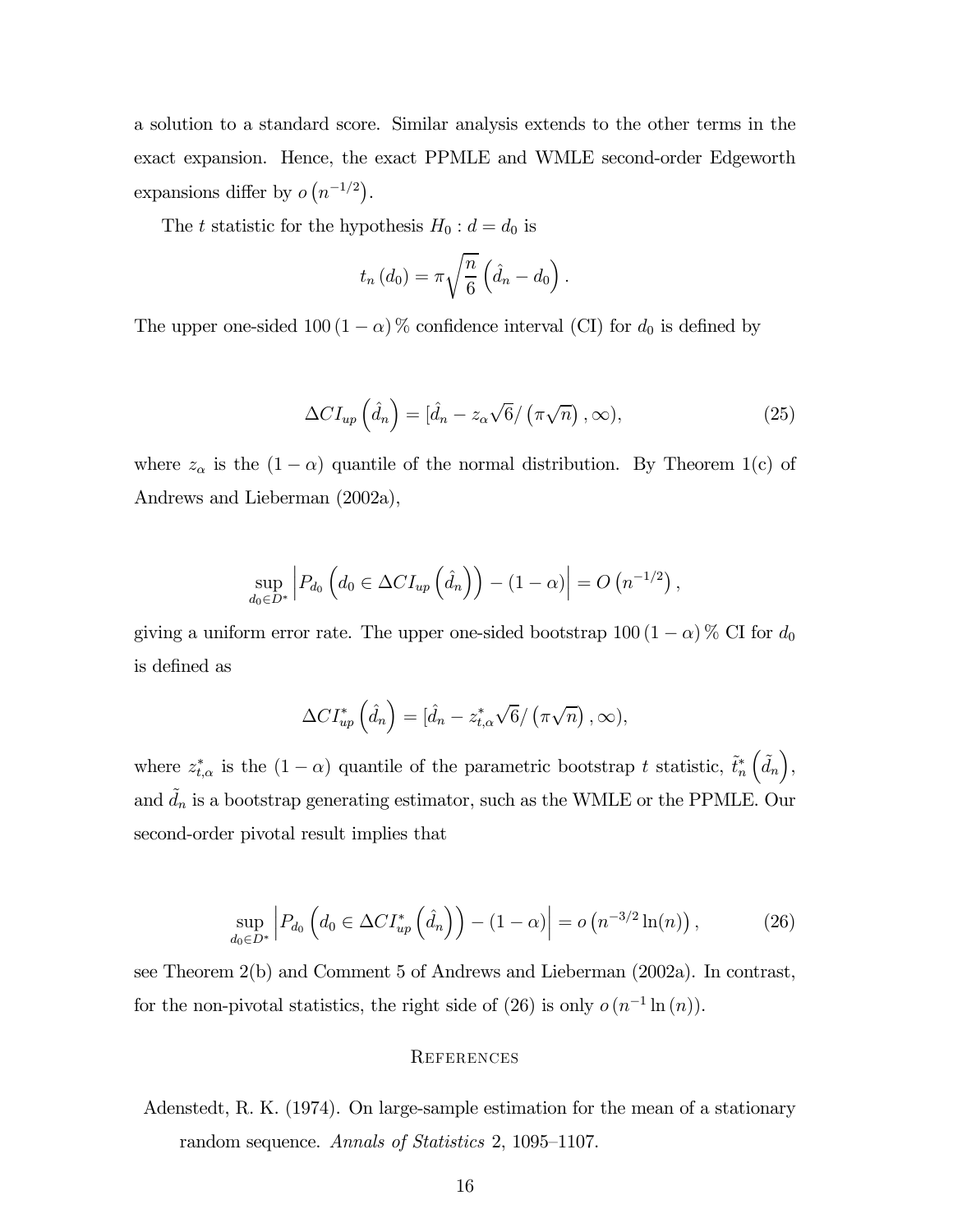- Andrews, D. W. K. and Lieberman, O. (2002a). Higher-order improvement of the parametric bootstrap for long-memory Gaussian processes. Cowles Foundation Discussion Paper No. 1378, Yale University.
- Andrews, D. W. K. and Lieberman, O. (2002b). Valid Edgeworth expansions for the Whittle maximum likelihood estimator for stationary long-memory Gaussian time series. Cowles Foundation Discussion Paper No. 1361, Yale University.
- Baillie, R. T. (1996). Long memory processes and fractional integration in econometrics. Journal of Econometrics 73, 5-59.
- Dahlhaus, R. (1989). Efficient parameter estimation for self—similar processes. Annals of Statistics 17, 1749—1766.
- Durbin, J. (1980). Approximation for densities of sufficient estimators. Biometrika 67, 311—333.
- Geweke, J. and Porter-Hudak, S. (1983). The estimation and application of longmemory time series models. Journal of Time Series Analysis 4, 221–238.
- Giraitis, L. and Robinson, P. M. (2003). Edgeworth expansions for the semiparametric Whittle estimation of long memory. Annals of Statistics 31, 1325.
- Lieberman, O. and Phillips, P. C. B. (2001). Expansions for the distribution of the maximum likelihood estimator of the fractional difference parameter. Cowles Foundation Discussion Paper No. 1308, Yale University. Forthcoming in Econometric Theory.
- Lieberman, O. and Phillips, P. C. B. (2002). Error bounds and asymptotic expansions for Toeplitz product functionals of unbounded spectra. Cowles Foundation Discussion Paper No. 1374, Yale University. Forthcoming in Journal of Time Series Analysis.
- Lieberman, O., Rousseau, J. and Zucker, D. M. (2003). Valid Edgeworth expansions for the maximum likelihood estimator of the parameter of a stationary,